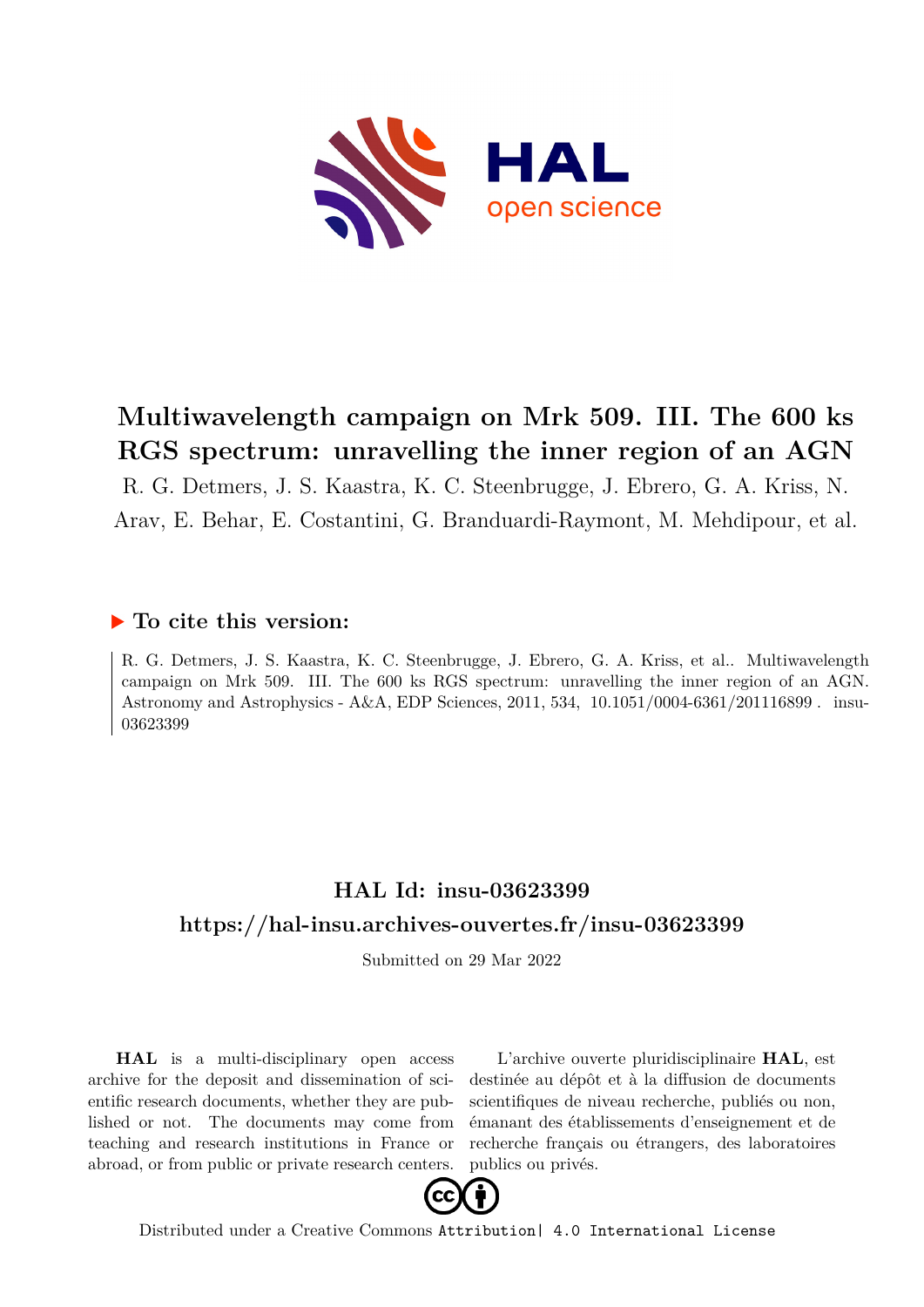A&A 534, A38 (2011) DOI: 10.1051/0004-6361/[201116899](http://dx.doi.org/10.1051/0004-6361/201116899) © ESO 2011



## **Multiwavelength campaign on Mrk 509**

### **III. The 600 ks RGS spectrum: unravelling the inner region of an AGN**

R. G. Detmers<sup>1,2</sup>, J. S. Kaastra<sup>1,2</sup>, K. C. Steenbrugge<sup>3,4</sup>, J. Ebrero<sup>1</sup>, G. A. Kriss<sup>5,6</sup>, N. Arav<sup>7</sup>, E. Behar<sup>8</sup>, E. Costantini<sup>1</sup>, G. Branduardi-Raymont<sup>9</sup>, M. Mehdipour<sup>9</sup>, S. Bianchi<sup>10</sup>, M. Cappi<sup>11</sup>, P. Petrucci<sup>12</sup>, G. Ponti<sup>13</sup>, C. Pinto<sup>1</sup>, E. M. Ratti<sup>1</sup>, and T. Holczer<sup>8</sup>

<sup>1</sup> SRON Netherlands Institute for Space Research, Sorbonnelaan 2, 3584 CA Utrecht, The Netherlands e-mail: r.g.detmers@sron.nl

- <sup>2</sup><br><sup>2</sup> Astronomical Institute, University of Utrecht, Postbus 80000, 3508 TA Utrecht, The Netherlands<br><sup>3</sup> Institute de Astronomíc Universided Cetálics del Nerte, Avenide Angemes 0610, Cesille 1280
- <sup>3</sup> Instituto de Astronomía, Universidad Católica del Norte, Avenida Angamos 0610, Casilla 1280, Antofagasta, Chile
- <sup>4</sup> Department of Physics, University of Oxford, Keble Road, Oxford OX1 3RH, UK
- <sup>5</sup> Space Telescope Science Institute, 3700 San Martin Drive, Baltimore, MD 21218, USA
- <sup>6</sup> Department of Physics & Astronomy, The Johns Hopkins University, Baltimore, MD 21218, USA
- <sup>7</sup> Department of Physics, Virginia Tech, Blacksburg, VA 24061, USA
- Department of Physics, Technion, Haifa 32000, Israel
- <sup>9</sup> Mullard Space Science Laboratory, University College London, Holmbury St. Mary, Dorking, Surrey, RH5 6NT, UK
- <sup>10</sup> Dipartimento di Fisica, Universita degli Studi Roma Tre, via della Vasca Navale 84, 00146 Roma, Italy
- <sup>11</sup> INAF IASF Bologna, via Gobetti 101, 40129 Bologna, Italy
- <sup>12</sup> UJF-Grenoble 1/CNRS-INSU, Institut de Plantologie et d'Astrophysique de Grenoble (IPAG) UMR 5274, 38041 Grenoble, France
- <sup>13</sup> School of Physics and Astronomy, University of Southampton, Highfield, Southampton SO17 1BJ, UK

Received 16 March 2011 / Accepted 16 May 2011

#### **ABSTRACT**

We present the results of our 600 ks RGS observation as part of the multiwavelength campaign on Mrk 509. The very high quality of the spectrum allows us to investigate the ionized outflow with an unprecedented accuracy due to the long exposure and the use of the RGS multipointing mode. We detect multiple absorption lines from the interstellar medium and from the ionized absorber in Mrk 509. A number of emission components are also detected, including broad emission lines consistent with an origin in the broad line region, the narrow O vii forbidden emission line and also (narrow) radiative recombination continua. The ionized absorber consists of two velocity components ( $v = -13 \pm 11$  km s<sup>-1</sup> and  $v = -319 \pm 14$  km s<sup>-1</sup>), which both are consistent with earlier results, including UV data. There is another tentative component outflowing at high velocity, −770 ± 109 km s−1, which is only seen in a few highly ionized absorption lines. The outflow shows discrete ionization components, spanning four orders of magnitude in ionization parameter. Due to the excellent statistics of our spectrum, we demonstrate for the first time that the outflow in Mrk 509 in the important range of log  $\xi$ between 1−3 cannot be described by a smooth, continuous absorption measure distribution, but instead shows two strong, discrete peaks. At the highest and lowest ionization parameters we cannot differentiate smooth and discrete components.

**Key words.** galaxies: active – quasars: absorption lines – galaxies: Seyfert

#### **1. Introduction**

One of the main reasons to study active galactic nuclei (AGN) is to learn about feedback from the AGN to the galaxy and its direct environments. Feedback is a combination of enrichment (the spreading of elements into the interstellar and inter galactic media (ISM and IGM), momentum feedback (due to winds), and direct kinetic feedback (i.e. energy ejection into the ISM or IGM by jets). From recent observations on cooling clusters of galaxies (see e.g. McNamara & Nulsen 2007, for an overview), as well as from recent insights into galaxy and AGN co-evolution (Di Matteo et al. 2005; Elvis 2006; Bower 2009; Fabian 2010), it has become clear that feedback from AGN is a crucial ingredient the evolution of galaxies and clusters of galaxies. This is also seen in the so-called M- $\sigma$  relation, which links the velocity dispersion of stars in the bulge to the mass of the Super-Massive

Black Hole (SMBH) (Ferrarese & Merritt 2000; Gebhardt et al. 2000). While we have a reasonable qualitative understanding of the feedback from relativistic jets (as observed in clusters of galaxies, see e.g. Fabian et al. 2003), we still lack a quantitative picture of the feedback of the AGN on the galaxy and on its surroundings.

There is a broad ongoing effort to improve this, and recent work on broad absorption line (BAL) quasars shows that the mass outflow rates in these systems are 100s of solar masses per year and the kinetic luminosity involved is a few percent of the total bolometric luminosity (Moe et al. 2009; Dunn et al. 2010). There have also been indications that some AGN harbor a highly ionized, massive, ultra-fast outflow, with velocities reaching up to 60 000 km s−<sup>1</sup> (Reeves et al. 2003; Pounds & Reeves 2009; Ponti et al. 2009; Tombesi et al. 2010a,b). These outflows are hard to detect, however, and appear to be variable (because they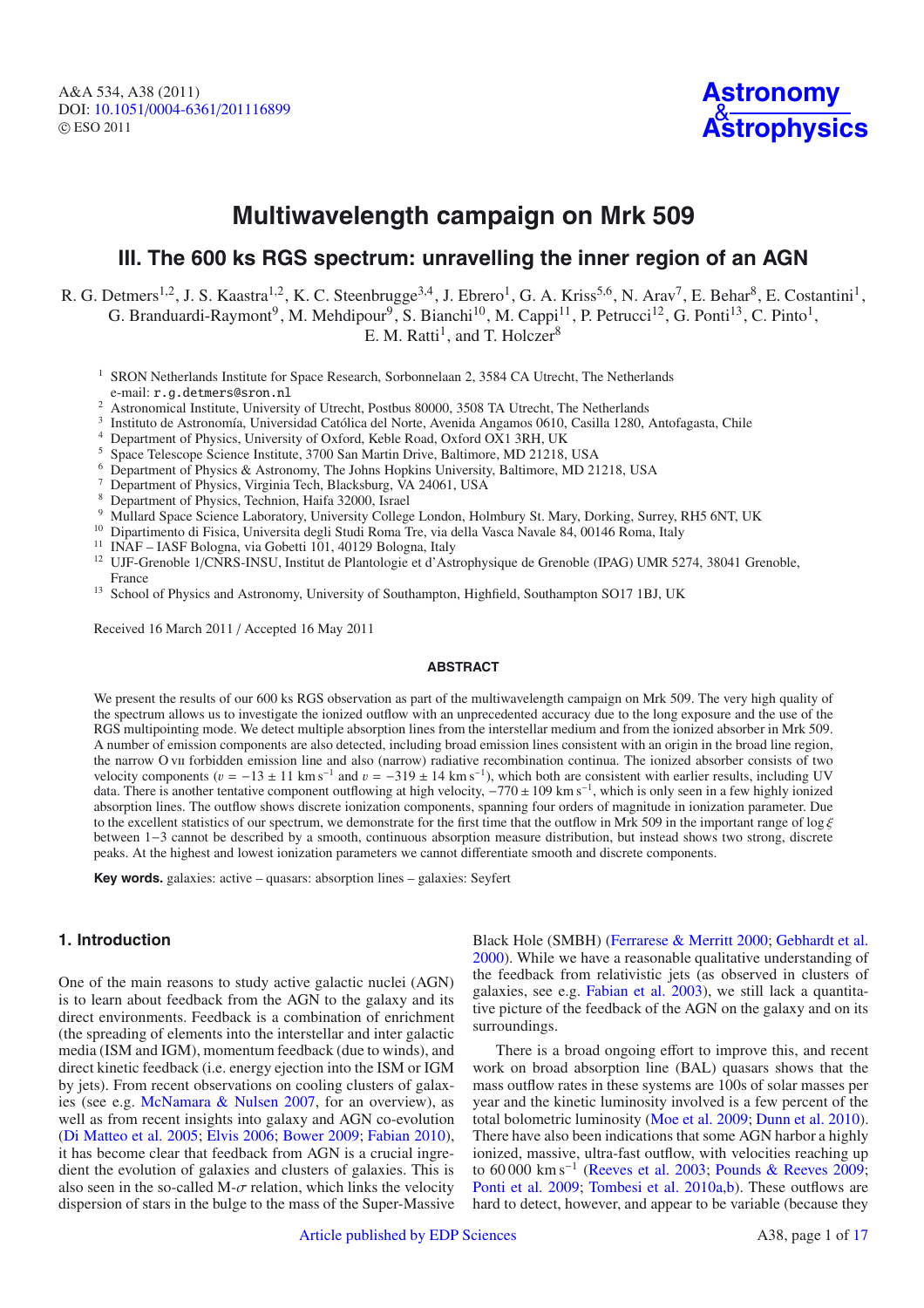are only present in some observations of a single source). These are extreme cases of outflows that are present in only a fraction of the total number of AGN. Whether feedback from less extreme outflows, such as those that are present in about 50% of the local Seyfert 1 galaxies is also important, remains an unsolved question.

If we can establish the impact that the outflow has on the galaxy in these local Seyfert 1 galaxies, this should allow us to extend the feedback estimates that we obtain to higher redshifts to the more powerful AGN, which we are unable to investigate with the current generation of X-ray grating spectrometers. However we first need to deal with the two main uncertainties concerning the outflows. These are the geometry of the inner region of an AGN and the location or origin of the outflow (see e.g. Murray & Chiang 1997; Krolik & Kriss 2001; Gaskell et al. 2007). Earlier work has placed the outflow at various distances, and also the estimates for feedback can vary wildly (see e.g. Behar et al. 2003; Blustin et al. 2005; Krongold et al. 2007; Detmers et al. 2008, for some examples). Therefore answering these two questions is the main goal of the Mrk 509 multiwavelength campaign.

Multiwavelength campaigns on AGN are crucial for gaining a complete understanding of the inner regions of these sources. Earlier multiwavelength campaigns focused mainly on abundance studies of the outflow (see Mrk 279, Arav et al. 2007) or on determining the outflow structure and location by combining UV and X-ray data e.g. NGC 5548 (Steenbrugge et al. 2011); NGC 3783 (Netzer et al. 2003; Gabel et al. 2003). Our dedicated multiwavelength campaign on Mrk 509 is much more extensive than previous attempts. Our more intensive observations are ideal for locating the outflow, using the variability of the source and response of the ionized gas to determine its location (the use of variability to locate gas has been very successfully used in reverberation mapping of the BLR, see e.g. Peterson & Wandel 2000; Denney et al. 2010, for an overview of the method and for the latest results).

Apart from the location and kinematics, one of the other important questions regarding the outflow is what the ionization structure is. Earlier studies have reported different results. The outflow in NGC 5548 appears to be a continuous distribution of column density vs.  $\log \xi$  (Steenbrugge et al. 2011). NGC 3783, on the other hand, shows different separate ionization components, all in pressure equilibrium (Krongold et al. 2003). In Mrk 279 the situation appears to be more complex, because a nonmonotonous, continuous distribution provides the best description to the data (Costantini et al. 2007). Recently, Holczer et al. (2007) and Behar (2009) have shown that for most local Seyfert 1 galaxies with an outflow, a continuous distribution of column density vs. ionization parameter is the best description of the data. What they also show is that there are distinct  $\xi$  values where no is gas present. They interpret these gaps as thermal instabilities that cause the gas to rapidly cool or heat and then shift to other ionization parameters. What is clear from these studies is that there is no single model that describes all the observed outflows. High-quality, high-resolution spectra of the outflows are crucial for investigating the structure, since it can be the case (as in Mrk 279) that some components of the outflow have very low column density, which would otherwise escape detection.

Mrk 509 is one of the best studied local AGN, and due to its large luminosity  $(L(1-1000 \text{ Ryd}) = 3.2 \times 10^{38} \text{ W})$ , it is also considered to be one of the closest QSO/Seyfert 1 hybrids. Earlier work on the outflow in the X-ray regime has revealed that it consists of a wide range of ionization components, but lacks the very high and also very low ionized gas (weak Fe UTA and no Si xiv Lya, Yaqoob et al. 2003). The outflow has been described using three ionization components, each with a different outflow velocity (Smith et al. 2007); however, the exact outflow velocities differ between different publications, most likely due to a limited signal-to-noise ratio. Detmers et al. (2010) have analyzed three archival observations of Mrk 509 with *XMM-Newton*. They also find three components for the outflow, although with different velocities than Smith et al. (2007). Including the EPIC-pn data and improving the relative calibration between RGS and EPIC-pn achieved increased sensitivity. With this improvement they were able to detect variability in the highest ionization component, constraining the distance of that component to within 0.5 pc of the central source. Another point of interest is that there have been indications of an ultra-high velocity outflow as seen through the Fe k line (Cappi et al. 2009; Ponti et al. 2009). This outflow could make a potentially large contribution to feedback, as the velocity is very high, although it appears to be transient (Ponti et al. 2009).

This work is the third in a series of papers analyzing the very deep and broad multiwavelength campaign on Mrk 509. The complete campaign details are presented in Kaastra et al. (2011b, hereafter Paper I). Here we present the main results obtained from the stacked 600 ks *XMM-Newton* RGS spectrum. With this spectrum, we are able to characterize the properties of the ionized outflow in great detail (velocities, ionization states, column densities, density profile, etc.). Other features detected in the spectrum (emission lines, Galactic absorption, etc.) will not be discussed in detail here. Because different physics are involved, we will discuss them in future papers in this series.

This article is organized as follows. Section 2 briefly describes the data reduction for obtaining the stacked spectrum, and we show the spectral models that we use to describe the data. The spectral analysis and the results are presented in Sect. 3. We discuss our results in Sect. 4 and present our conclusions in Sect. 5.

#### **2. Data reduction and modeling**

#### 2.1. Data reduction

The RGS data reduction used here is much more complex than the standard pipeline processing using the *XMM-Newton* science analysis system (SAS), the main reasons among others being the use of the RGS multi-pointing mode, a variable source and a nonstandard procedure of filtering for bad pixels. The full details of the data reduction and all the necessary steps are found in Kaastra et al. (2011a, hereafter Paper II). In short, we used the SAS 9.0 software package to reduce all the individual observations. Then we created a fluxed spectrum for each observation and stacked those taking the effects of the multi-pointing mode into account. This way a fluxed RGS spectrum was created by stacking both RGS 1 and 2 and both spectral orders. We used this fluxed spectrum for fitting our data. Figure 1 shows the full fluxed spectrum with some of the strongest lines indicated.

#### 2.2. Setup

We used data between 7 and 38  $\AA$  when fitting the RGS spectrum. As the fluxed spectrum consists of both the RGS 1 and 2 data in both spectral orders, we binned the data between 7 and 38 Å in 0.01 Å bins. The average number of counts per 0.01 Å bin is approximately 900 (i.e. a signal-to-noise-ratio of about 30). We therefore used  $\chi^2$  statistics when fitting the spectrum. All errors are given for  $\Delta v^2 = 1$ . We used the spectrum. All errors are given for  $\Delta \chi^2 = 1$ . We used the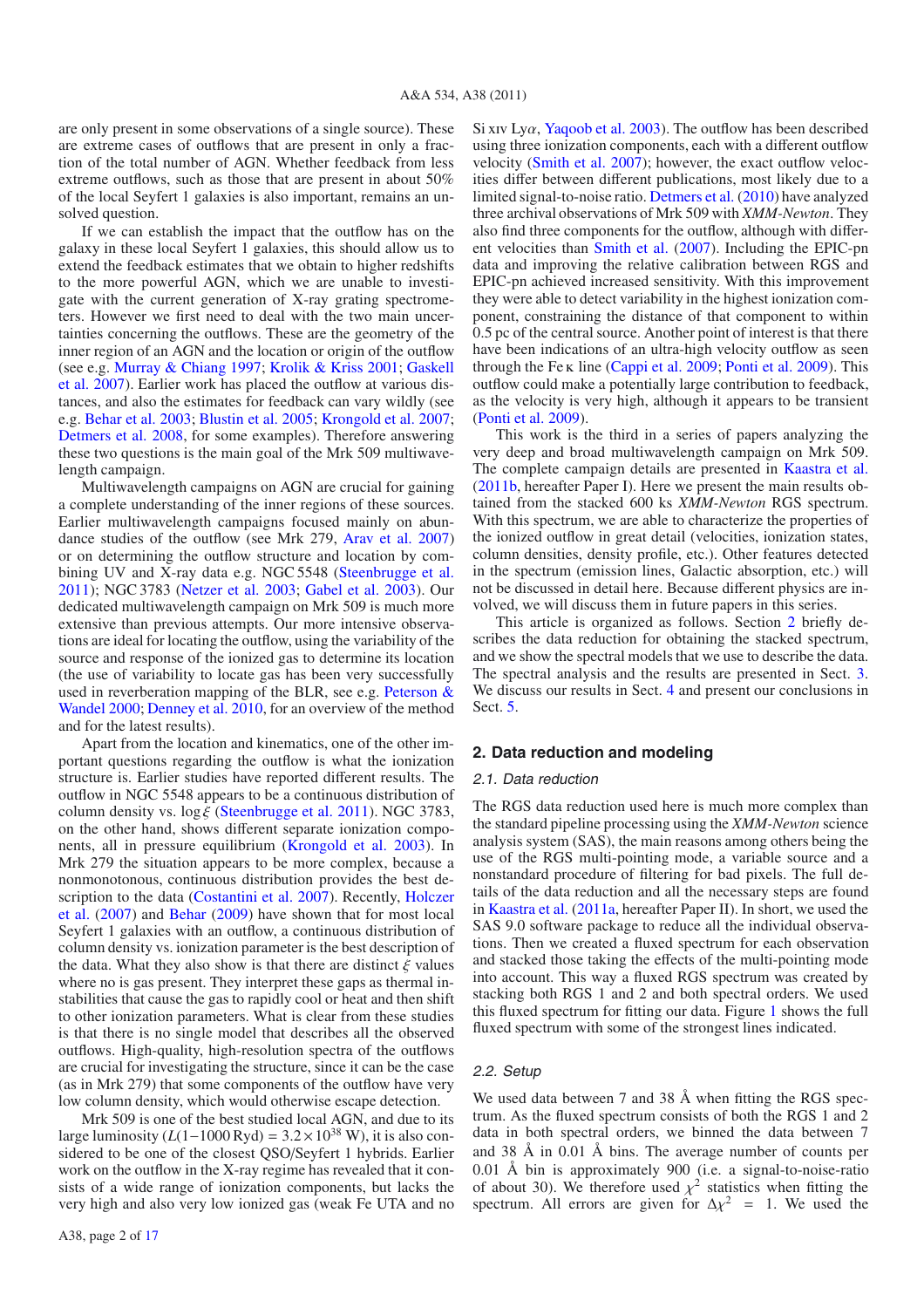

**[Fig. 1.](http://dexter.edpsciences.org/applet.php?DOI=10.1051/0004-6361/201116899&pdf_id=1)** Fluxed stacked RGS spectrum in the 7–38 Å range. The strongest lines are indicated and the O<sub>I</sub> ISM edge can be clearly seen around 23 Å.

 $SPEX$  2.03.00<sup>1</sup> spectral fitting package to fit the spectrum. We updated the wavelengths of some important transitions for our study (see Appendix A).

We constructed the spectral energy distribution (SED) for Mrk 509, using the EPIC-pn and OM data to obtain the necessary flux points for the *XMM-Newton* observations and extending it with other data. This SED is an average of the Mrk 509 SED during the time of observations (roughly two months time). The full procedure on how the SED was derived can be found in Kaastra et al. (2011b). The ionization balance calculations needed for our spectral modeling (the *xabs* components, see Sect. 3.2) were based on this SED and performed using version C08.00 of Cloudy<sup>2</sup> (Ferland et al. 1998) with Lodders & Palme (2009) abundances.

#### 2.3. Spectral models

The unprecedented quality of the spectrum requires a rather complex spectral model to be described accurately. We describe each component in more detail in separate sections, but we give a short overview of the total model here.

We model the continuum with a spline (see Fig. 2). The main reason for doing so is that a spline can accurately describe the (complex) continuum shape without having to make any physical assumptions about the origin of the shape of the continuum (powerlaw, blackbody, Comptonization, or reflection, for example). We use a redshift  $z = 0.03450$ , which combines the cosmological redshift (Huchra et al. 1993) with the orbital velocity of the Earth around the Sun, which is not corrected for in the standard *XMM-Newton* analysis (see Kaastra et al. 2011b). Galactic absorption ( $N_{\text{H}} = 4.44 \times 10^{24} \text{ m}^{-2}$ , Murphy et al. 1996) is also taken into account. We use three distinct phases for the Galactic ISM absorption, a neutral  $(kT = 0.5 \text{ eV})$  phase, a warm  $(kT = 4.5$  eV) slightly ionized phase, and a hot  $(kT = 140$  eV) highly ionized phase (Pinto et al. 2010). Additionally we model the neutral oxygen and iron edges of the ISM by including a dusty component. Details about the Galactic foreground absorption are given by Pinto et al. (in prep.).



<sup>2</sup> <http://www.nublado.org/>



**[Fig. 2.](http://dexter.edpsciences.org/applet.php?DOI=10.1051/0004-6361/201116899&pdf_id=2)** Unabsorbed spline continuum model used for the Mrk 509 observations.

**Table 1.** Spline continuum parameters.

| Wavelength | Flux                                           |
|------------|------------------------------------------------|
| $\rm(\AA)$ | (photons $m^{-2}$ s <sup>-1</sup> $\AA^{-1}$ ) |
| 5.00       | $\theta$                                       |
| 5.95       | $0.7 \pm 0.6$                                  |
| 7.07       | $13.95 + 0.09$                                 |
| 8.41       | $14.28 \pm 0.06$                               |
| 10.00      | $15.10 + 0.04$                                 |
| 11.89      | $15.92 \pm 0.09$                               |
| 14.14      | $17.27 + 0.09$                                 |
| 16.82      | $19.36 \pm 0.16$                               |
| 20.00      | $21.31 \pm 0.11$                               |
| 23.78      | $25.15 \pm 0.08$                               |
| 28.28      | $27.83 + 0.11$                                 |
| 33.64      | $33.62 \pm 0.19$                               |
| 40.00      | $9.80 \pm 0.18$                                |

The ionized outflow is modeled with three different models, each with multiple (two or three) velocity components to account for the separate outflow velocities observed. All models take a wide range of ionization states into account. These models are described in more detail in Sect. 3.2. We also included eleven broad and narrow emission lines, which are modeled with a Gaussian line profile. Radiative recombination continua (RRCs) are also included using an ad-hoc model that takes the characteristic shape of these features into account.

#### **3. Spectral analysis**

#### 3.1. Continuum, local absorption, and emission features

The continuum is modeled with a spline with a logarithmic spacing of 0.075 between 5 and 40 Å. We show the spline model in Fig. 2 and in Table 1. The continuum is smooth, so the spline does not mimic any broad line emission features. The softening of the spectrum at longer wavelengths can be seen clearly.

The neutral Galactic absorption is responsible for the narrow  $O I (23.5 \text{ Å})$  and N<sub>I</sub> (31.3 Å) absorption lines. To fit the Galactic O ii absorption line we add a slightly ionized component with a temperature of 4.5 eV and with a column density that is 4% of the cold, neutral gas (Pinto et al., in prep.). To properly model the O i edge, we take the effects of depletion into dust into account.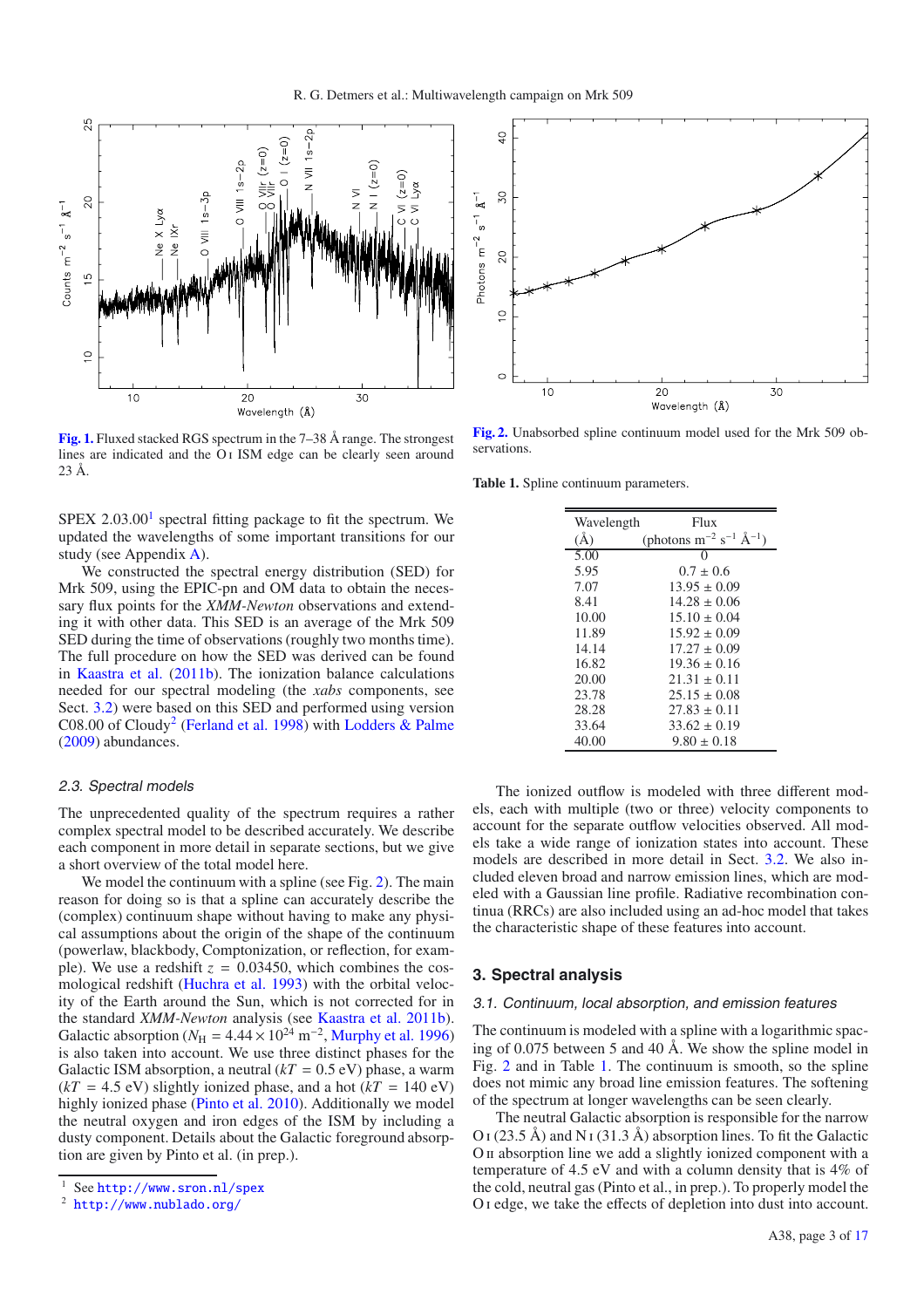**Table 2.** Broad emission line parameters for the combined spectrum, where fluxes are corrected for Galactic and intrinsic absorption.

| Line                    | Wavelength    | Flux                                        |                   |
|-------------------------|---------------|---------------------------------------------|-------------------|
|                         | $(\check{A})$ | $(\text{ph} \text{ m}^{-2} \text{ s}^{-1})$ |                   |
| $Q$ v <sub>II</sub> $r$ | 21.602        | $1.00 \pm 0.09$                             | 82.               |
| $Q$ v <sub>II</sub> i   | 21.802        | < 0.56                                      | $\mathbf{\Omega}$ |
| $Q$ v <sub>II</sub> f   | 22.101        | < 0.7                                       | 0                 |
| O viii $Ly\alpha$       | 18.967        | $0.42 \pm 0.04$                             | 46                |
| N vii $Ly\alpha$        | 24.780        | $0.09 \pm 0.06$                             | 1                 |
| $C$ vi Ly $\alpha$      | 33.736        | $0.25 \pm 0.10$                             | 3                 |
| $Ne$ $IX$ $r$           | 13.447        | $0.26 \pm 0.03$                             | 40                |

Notes.<sup>(1)</sup> All the wavelengths were fixed to the laboratory wavelength.

This same depletion is also responsible for the lack of a strong neutral iron absorption blend around 17.5 Å. We use dust that consists of pyroxene and hematite.

The sightline to Mrk 509 passes through a high-velocity cloud located in the Galactic halo (see e.g. Sembach et al. 1995). The hot gas as seen in the C vi, O vii, O viii, and Ne ix absorption lines at  $z = 0$  could either be from ISM absorption in our Milky Way or from this high-velocity cloud (which has an LSR velocity of around  $-250$  km s<sup>-1</sup>). A more detailed multiwavelength analysis and comparison of all these local components will be presented in a follow-up paper (Pinto et al., in prep.).

The spectrum shows some emission lines, most of which are broadened (Table 2). In this table we also show the change in  $\chi^2$ when the line is omitted from the model. The broad emission lines are visible as excesses on both sides of the corresponding absorption lines (see Fig. 3). In our modeling we fix the width of the lines to an  $FWHM$  of 4200  $\pm$  200 km s<sup>-1</sup> as measured for the Balmer lines simultaneously by the OM optical grism (Mehdipour et al. 2011). We assume that these lines originate in the BLR (Costantini et al. 2007).

We also detect the narrow O v<sub>II</sub> f emission line with an absorption-corrected flux of  $0.46 \pm 0.06$  ph m<sup>-2</sup> s<sup>-1</sup>, as well as a weaker intercombination line with a flux of  $0.13 \pm 0.04$  ph m<sup>-2</sup> s<sup>-1</sup> and an Ne ix f emission line with a flux of  $0.09 \pm 0.02$  ph m<sup>-2</sup> s<sup>-1</sup>. The narrow resonance line cannot be separated from the absorption line, so we have assumed a ratio of 3:1 for photoionized gas for the forbidden-to-recombination line ratio (Porquet & Dubau 2000). We do not detect any other narrow emission lines. In our spectral modeling we adopt an *FHWM* of 610 km s<sup> $-1$ </sup> for these narrow emission lines, based on the width of the optical  $[O \text{III}]$  emission line (Phillips et al. 1983). We assume here that these lines are produced in the NLR (Guainazzi & Bianchi 2007). Radiative recombination continua (RRC) have been detected in other Seyfert 1 spectra (see e.g. NGC 3783 or Mrk 279, Kaspi et al. 2002; Costantini et al. 2007), so we checked whether they are present in Mrk 509. The RRCs are weak and hard to detect (Table 3). We modeled them using the *rrc* model of SPEX and obtain a temperature of  $5.4 \pm 2.5$  eV for the RRC. This low temperature is a direct indication of photoionized gas.

#### 3.2. Ionized outflow

We use three different models for characterizing the ionized outflow. We describe each model separately and then compare the results obtained by all three models. By comparing the results for the different models for the ionized outflow, we can investigate its ionization structure and density profile.

|  | <b>Table 3. RRC</b> parameters. |
|--|---------------------------------|
|--|---------------------------------|

| Ion              | Wavelength | Flux                            |
|------------------|------------|---------------------------------|
|                  | $\rm(\AA)$ | ph $\rm m^{-2}$ s <sup>-1</sup> |
| $O$ vii          | 16.78      | $0.08 \pm 0.04$                 |
| $O$ viii         | 14.23      | < 0.01                          |
| $C_{V}$          | 31.63      | $0.18 + 0.14$                   |
| $C_{\rm VI}$     | 25.30      | $0.16 + 0.08$                   |
| N VI             | 22.46      | $0.41 \pm 0.18$                 |
| $N_{VII}$        | 18.59      | < 0.08                          |
| Ne <sub>IX</sub> | 10.37      | $0.06 \pm 0.03$                 |
| Ne x             | 9.10       | < 0.01                          |

The first model (Model 1 from here on, Table 4) contains two *slab* components. The *slab* model of SPEX calculates the transmission of a slab of material with arbitrary ionic column densities, outflow velocity v, and rms velocity broadening  $\sigma$  as free parameters. We assume a covering factor of unity for both components. The *slab* components have a different outflow velocity and velocity broadening. However, we assign each ion to one of the components based on the ionization parameter  $\xi$ , which is defined in the following way:

$$
\xi = \frac{L}{nr^2},\tag{1}
$$

where *L* is the 1−1000 Rydberg luminosity, *n* the hydrogen number density of the gas and, *r* the distance from the ionizing source. For Mrk 509 we obtain an ionizing luminosity of  $L = 3.2 \times 10^{38}$  W from the SED. All ions with log  $\xi < 2.1$  are assigned to the first component, while the others are in the second component. The division is based on a preliminary fit where the outflow velocity of individual ions was a free parameter. The first component has an outflow velocity v of  $-57 \pm 8$  km s<sup>-1</sup> and a velocity broadening  $\sigma = 158 \pm 5 \text{ km s}^{-1}$ , while the second component has an outflow velocity  $v = -254 \pm 40$  km s<sup>-1</sup> and  $\sigma = 133 \pm 30$  km s<sup>-1</sup>. The ionization parameters are given in Table 4 and are those for which the ion fraction peaks for that ion. The fit gives  $\chi^2 = 3643$  for 3109 degrees of freedom (d.o.f.). We also show in Table 4 the best-fit velocities for individual ions when we leave the velocity free compared to the velocities of all the other ions.

The second model (Model 2 from here on, Table 4) is an extension of Model 1. Instead of separating the ions according to their ionization parameter, we include all ions for both velocity components. Additionally we add a third velocity component to account for a high-velocity ( $v = -770 \text{ km s}^{-1}$ ) component (tentatively detected in the *Chandra* HETGS spectrum, see Yaqoob et al. 2003) mainly to get the appropriate line centroid for the Fe xxi and Mg xi absorption lines. This model is more realistic than Model 1 because it assumes a multivelocity structure for every absorption line, which is consistent with what has been observed in earlier UV observations of Mrk 509 (Kriss et al. 2000; Kraemer et al. 2003). The fit gives  $\chi^2 = 3589$  for 3070 d.o.f.

The third model (Model 3 from here on, Table 5) is based on multiple photoionization components (*xabs*). In each *xabs* component the ionic column densities are related through the ionization parameter  $\xi$ . Free parameters are the hydrogen column density  $N_{\rm H}$ , ionization parameter  $\xi$ , rms velocity width  $\sigma$ , and outflow velocity v. Based on the results of Model 2, we start with one *xabs* component for each of the two main velocity components detected. We add extra *xabs* components until the fit no longer improves. A fit with only one *xabs* component for each velocity results in a fit of  $\chi^2$  = 4261 for 3145 d.o.f. Adding an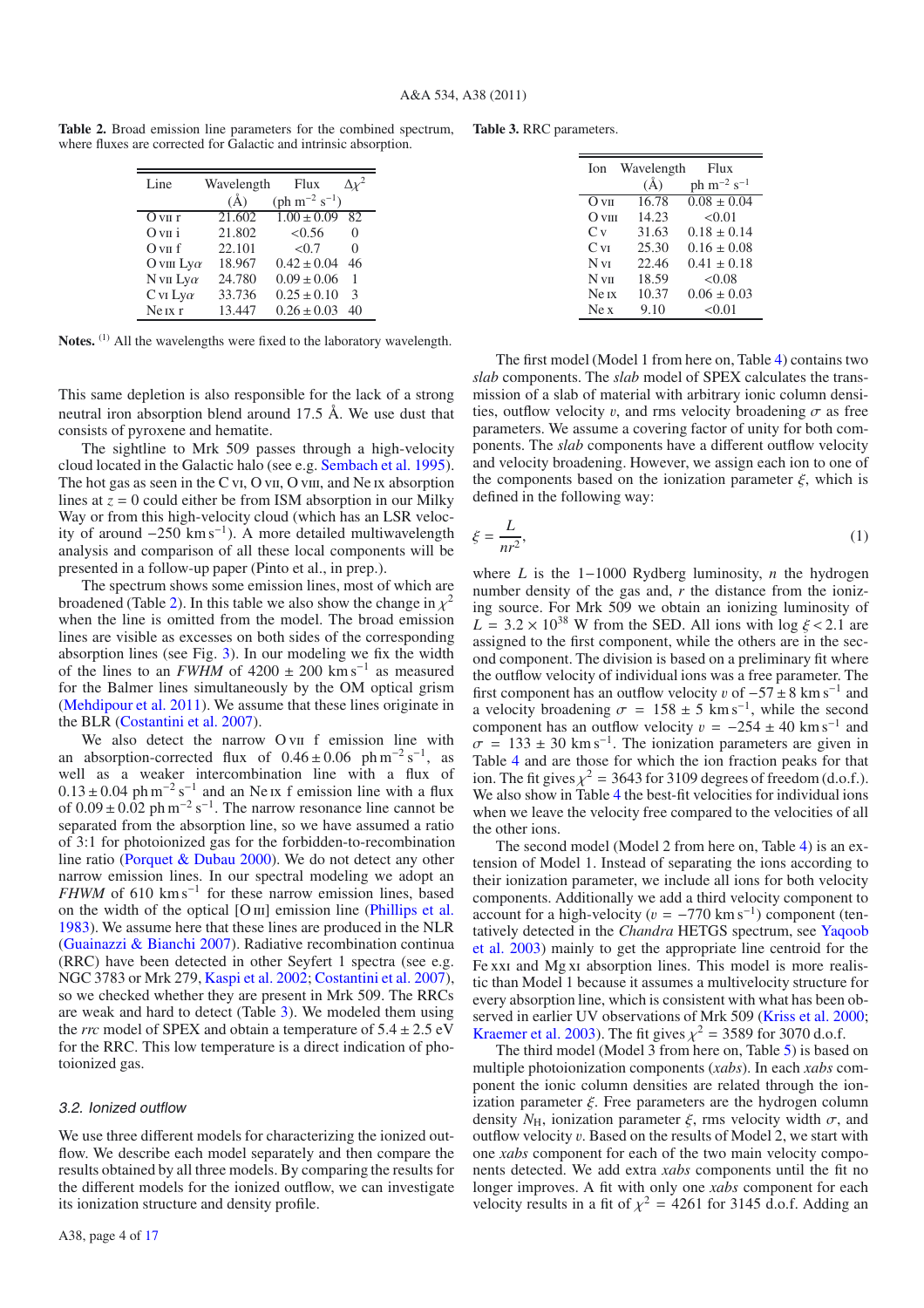**Table 4.** Predicted and measured Ionic column densities for the most important ions of the outflow for model 1 and model 2.

| 79<br>$-8.50$<br>20<br>$\overline{0}$<br>1.20<br>1<br>$\overline{0}$<br>H <sub>I</sub><br>0.00<br>$-8.50$<br>$\boldsymbol{0}$<br>$\boldsymbol{0}$<br>$\boldsymbol{0}$<br>$\boldsymbol{0}$<br>$\boldsymbol{0}$<br>< 0.08<br>< 0.08<br>Fe I<br>< 1.00<br>0.00<br>< 0.50<br>$-8.50$<br>< 0.63<br>$\boldsymbol{0}$<br>$\boldsymbol{0}$<br>$\boldsymbol{0}$<br>$\boldsymbol{0}$<br>< 0.32<br>Fe п<br>0<br>$-2.10$<br>< 0.03<br>0.00<br>$\boldsymbol{0}$<br>$\boldsymbol{0}$<br>$\boldsymbol{0}$<br>< 0.32<br>< 0.13<br>Fe III<br>100<br>0<br>$-1.65$<br>604980<br>$\boldsymbol{0}$<br>8<br>9<br>81<br>H <sub>II</sub><br>1<br>$\mathbf{1}$<br>$\boldsymbol{0}$<br>$-1.48$<br>< 0.25<br>0.09<br>99<br>$\boldsymbol{0}$<br>$\boldsymbol{0}$<br>< 0.16<br>< 0.25<br>O <sub>III</sub><br>3<br>$-1.45$<br>97<br>$\boldsymbol{0}$<br>$\boldsymbol{0}$<br>C <sub>III</sub><br>0.10<br>$\boldsymbol{0}$<br>$\boldsymbol{0}$<br>$-1.42$<br>< 0.03<br>0.00<br>100<br>$\boldsymbol{0}$<br>$\boldsymbol{0}$<br>$\boldsymbol{0}$<br>< 0.05<br>< 0.16<br>Fe iv<br>$-0.95$<br>< 0.25<br>$0.01\,$<br>99<br>1<br>$\boldsymbol{0}$<br>$\boldsymbol{0}$<br>$\boldsymbol{0}$<br>< 0.08<br>< 0.10<br>Fe v<br>$-0.65$<br>$0.87 \pm 0.23$<br>0.1<br>90<br>10<br>$\boldsymbol{0}$<br>$\boldsymbol{0}$<br>$\boldsymbol{0}$<br>$0.72 \pm 0.19$<br>< 0.03<br>$270 \pm 170$<br>O <sub>IV</sub><br>0.86<br>$-0.60$<br>0.25<br>80<br>20<br>$\boldsymbol{0}$<br>$\boldsymbol{0}$<br>$\boldsymbol{0}$<br>$C_{IV}$<br>15<br>$\boldsymbol{0}$<br>$-0.55$<br>$N_{IV}$<br>$0.17 \pm 0.20$<br>0.09<br>0.4<br>85<br>$\boldsymbol{0}$<br>$\boldsymbol{0}$<br>$0.1\pm0.3$<br>< 0.13<br>$-0.55$<br>< 0.20<br>86<br>14<br>$\boldsymbol{0}$<br>$\boldsymbol{0}$<br>< 0.16<br>0.03<br>$\mathbf{0}$<br>< 0.10<br>Fe vi<br>$-0.05$<br>$1.26 \pm 0.15$<br>1.24<br>0.1<br>59<br>$\boldsymbol{0}$<br>$\boldsymbol{0}$<br>$\boldsymbol{0}$<br>$0.47 \pm 0.24$<br>$-160 \pm 60$<br>41<br>$1.0 \pm 0.5$<br>0 y<br>$0.00\,$<br>Nv<br>< 0.40<br>0.11<br>39<br>61<br>$\boldsymbol{0}$<br>$\boldsymbol{0}$<br>$\boldsymbol{0}$<br>< 0.01<br>< 0.50<br>< 0.06<br>72<br>$\boldsymbol{0}$<br>0.05<br>0.09<br>28<br>$\boldsymbol{0}$<br>< 0.03<br>$0.19 \pm 0.04$<br>Fe vii<br>$\mathbf{0}$<br>78<br>$\ensuremath{\mathfrak{Z}}$<br>0.15<br>$1.8 \pm 0.3$<br>2.01<br>$-0.7$<br>19<br>$\boldsymbol{0}$<br>$\boldsymbol{0}$<br>< 0.02<br>$-10 \pm 50$<br>Cv<br>$2.04 \pm 0.25$<br>$\overline{c}$<br>0.42<br>1.76<br>7<br>91<br>$\boldsymbol{0}$<br>$0.7 \pm 1.8$<br>$-120 \pm 60$<br>O v <sub>I</sub><br>$1.78 \pm 0.22$<br>0.1<br>$\boldsymbol{0}$<br>$1.00 \pm 0.23$<br>3<br>21<br>0.75<br>$0.62 \pm 0.06$<br>76<br>$\boldsymbol{0}$<br>$\boldsymbol{0}$<br>$N_{VI}$<br>0.62<br>0.0<br>$0.59 \pm 0.10$<br>$0.06 \pm 0.10$<br>$-10 \pm 50$<br>3<br>0.85<br>< 0.25<br>0.17<br>94<br>3<br>$\boldsymbol{0}$<br>Fe viii<br>$\boldsymbol{0}$<br>< 0.20<br>< 0.04<br>3<br>< 0.03<br>0.92<br>$0.07\pm0.08$<br>$0.01\,$<br>$\boldsymbol{0}$<br>97<br>$\boldsymbol{0}$<br>< 0.10<br>Ar <sub>IX</sub><br>0.8<br>$\boldsymbol{0}$<br>1.15<br>$8.5\pm0.6$<br>8.55<br>$-0.1$<br>38<br>60<br>$\mathbf{1}$<br>$-80 \pm 20$<br>$\boldsymbol{0}$<br>$\boldsymbol{0}$<br>$8.1\pm1.0$<br>$1.2 \pm 0.3$<br>O <sub>VII</sub><br>1.20<br>$3.6\pm0.3$<br>3.53<br>6<br>3<br>$0.62 \pm 0.11$<br>$-50 \pm 20$<br>$C_{VI}$<br>0.4<br>$\boldsymbol{0}$<br>28<br>63<br>$3.1 \pm 0.4$<br>1.22<br>0.38<br>$\boldsymbol{0}$<br>34<br>$\boldsymbol{0}$<br>$\boldsymbol{0}$<br>$0.22 \pm 0.12$<br>Ne viii<br>$0.3 \pm 0.3$<br>$-0.4$<br>66<br>< 0.03<br>1.35<br>$0.01\,$<br>1.9<br>$\boldsymbol{0}$<br>34<br>$\boldsymbol{0}$<br>< 0.50<br>< 0.05<br>Ar x<br>$0.35 \pm 0.18$<br>66<br>$\mathbf{0}$<br>1.37<br>< 1.26<br>0.09<br>$\boldsymbol{0}$<br>32<br>$\boldsymbol{0}$<br>< 0.04<br>< 0.03<br>Fe Ix<br>68<br>$\boldsymbol{0}$<br>5<br>1.60<br>$1.51 \pm 0.11$<br>1.51<br>80<br>10<br>5<br>$0.55 \pm 0.10$<br>$-120 \pm 40$<br>$N \nu$ II<br>0.0<br>$\boldsymbol{0}$<br>$0.93 \pm 0.11$<br>$\sqrt{2}$<br>1.65<br>$0.22 \pm 0.04$<br>0.20<br>0.5<br>$\boldsymbol{0}$<br>98<br>$\boldsymbol{0}$<br>$\boldsymbol{0}$<br>< 0.03<br>$0.26 \pm 0.04$<br>$-350 \pm 220$<br>Fe x<br>1<br>99<br>$\boldsymbol{0}$<br>1.71<br>< 0.01<br>0.04<br>$\mathbf{0}$<br>$\mathbf{0}$<br>< 0.02<br>< 0.01<br>Ar xi<br>1.75<br>$5.0\pm0.6$<br>5.00<br>$\boldsymbol{0}$<br>$\mathbf{1}$<br>7<br>$2.0 \pm 0.7$<br>Ne <sub>IX</sub><br>0.0<br>92<br>$\boldsymbol{0}$<br>$2.2 \pm 0.7$<br>$0.32 \pm 0.25$<br>$-160 \pm 40$<br>$\boldsymbol{0}$<br>1.85<br>0.29<br>$\boldsymbol{0}$<br>100<br>$\boldsymbol{0}$<br>< 0.10<br>Fe xi<br>$0.13 \pm 0.10$<br>$-1.6$<br>$\boldsymbol{0}$<br>$0.05 \pm 0.04$<br>1.88<br>16<br>8<br>$O$ vIII<br>$21.9 \pm 2.1$<br>21.97<br>0.0<br>$\boldsymbol{0}$<br>1<br>75<br>$13.5 \pm 2.4$<br>$5.1 \pm 1.5$<br>$-100 \pm 20$<br>$\boldsymbol{0}$<br>$\boldsymbol{0}$<br>1.97<br>0.26<br>$-2.4$<br>$\boldsymbol{0}$<br>100<br>$\boldsymbol{0}$<br>< 0.03<br>$0.23 \pm 0.05$<br>Fe xII<br>$0.10 \pm 0.07$<br>2.00<br>< 0.05<br>0.18<br>$\boldsymbol{0}$<br>$\boldsymbol{0}$<br>96<br>4<br>< 0.05<br>< 0.02<br>Ca <sub>XIII</sub><br>$\boldsymbol{0}$<br>2.04<br>$0.26 \pm 0.05$<br>1.7<br>$\boldsymbol{0}$<br>$\boldsymbol{0}$<br>$\boldsymbol{0}$<br>$0.28 \pm 0.16$<br>$-20 \pm 190$<br>Fe xii<br>0.19<br>$\boldsymbol{0}$<br>100<br>< 0.06<br>2.05<br>< 0.00<br>0.06<br>$\boldsymbol{0}$<br>$\boldsymbol{0}$<br>98<br>2<br>< 0.03<br>< 0.01<br>$\boldsymbol{0}$<br>Ar xii<br>< 0.05<br>2.10<br>$0.30 \pm 0.05$<br>0.11<br>3.7<br>$\boldsymbol{0}$<br>$\boldsymbol{0}$<br>100<br>$\boldsymbol{0}$<br>< 0.06<br>$-370 \pm 400$<br>Fe xiv<br>$\mathbf{0}$<br>2.15<br>$\boldsymbol{0}$<br>99<br>< 0.05<br>0.05<br>$\boldsymbol{0}$<br>$\mathbf{1}$<br>$\boldsymbol{0}$<br>< 0.50<br>$0.2 \pm 0.4$<br>Fe xv<br>2.20<br>5<br>$0.13 \pm 0.07$<br>0.20<br>$-1.1$<br>$\boldsymbol{0}$<br>95<br>$\boldsymbol{0}$<br>$0.17 \pm 0.07$<br>< 0.04<br>$S \times II$<br>$\boldsymbol{0}$<br>$10 \pm 110$<br>5<br>2.21<br>$0.17 \pm 0.17$<br>0.04<br>0.8<br>$\boldsymbol{0}$<br>$\boldsymbol{0}$<br>95<br>$\boldsymbol{0}$<br>$0.10 \pm 0.04$<br>< 0.03<br>$-60 \pm 230$<br>Fe xvi<br>2.25<br>$\boldsymbol{0}$<br>69<br>29<br>2<br>< 12.6<br>Mg xI<br>$1.7 \pm 0.5$<br>1.74<br>$\boldsymbol{0}$<br><0.63<br>$1.78 \pm 1.08$<br>$-640 \pm 210$<br>0.0<br>2.30<br>0.27<br>$-1.5$<br>$\boldsymbol{0}$<br>$\boldsymbol{0}$<br>59<br>41<br>$\boldsymbol{0}$<br>< 0.01<br>$0.19 \pm 0.04$<br>Fe xvII<br>$0.20 \pm 0.04$<br>$-400 \pm 130$<br>$\boldsymbol{0}$<br>29<br>2.35<br>0.13<br>0.0<br>$\boldsymbol{0}$<br>71<br>$\boldsymbol{0}$<br>< 0.04<br>$\rm Ca \, xrv$<br>$0.13 \pm 0.03$<br>$0.13 \pm 0.03$<br>$-400 \pm 150$<br>2.42<br>S xiii<br>$0.24 \pm 0.07$<br>0.09<br>2.2<br>$\theta$<br>$\theta$<br>61<br>39<br>$\theta$<br>$0.09 \pm 0.14$ $0.16 \pm 0.09$<br>$-230 \pm 180$<br>2.42<br>$7.9 \pm 2.3$<br>$\boldsymbol{0}$<br>38<br>< 0.63<br>$9.5 \pm 1.4$<br>< 0.32<br>$-270 \pm 50$<br>Ne <sub>x</sub><br>7.71<br>0.1<br>$\boldsymbol{0}$<br>34<br>28<br>$2.0\,$<br>2.51<br>$0.60 \pm 0.07$<br>0.45<br>89<br>< 0.08<br>$0.43\pm0.07$<br>$-360 \pm 110$<br>Fe xvIII<br>$\mathbf{0}$<br>$\boldsymbol{0}$<br>11<br>$\mathbf{0}$<br>$0.12 \pm 0.12$<br>0.2<br>10<br>< 0.13<br>2.60<br>S XIV<br>0.10<br>$\boldsymbol{0}$<br>$\boldsymbol{0}$<br>86<br>3<br>$0.10 \pm 0.17$<br>2.77<br>$-0.7$<br>< 0.50<br>$-210 \pm 100$<br>Fe xix<br>$0.62 \pm 0.06$<br>0.66<br>0<br>$\boldsymbol{0}$<br>1<br>98<br>1<br>$0.71 \pm 0.05$<br>3.01<br>0.8<br>$\boldsymbol{0}$<br>90<br>$0.28 \pm 0.12$<br>$0.4 \pm 0.3$<br>$-680 \pm 300$<br>Fe xx<br>$0.48 \pm 0.08$<br>0.41<br>0<br>$\boldsymbol{0}$<br>10<br>3.20<br>Fe xxi<br>$0.28 \pm 0.10$<br>$-0.3$<br>35<br><0.06<br>0.30<br>$\boldsymbol{0}$<br>$\boldsymbol{0}$<br>$\boldsymbol{0}$<br>65<br><0.06<br>$0.39 \pm 0.13$<br>$-800 \pm 220$<br>3.31<br>$\boldsymbol{0}$<br>$0.2 \pm 0.3$<br>< 0.16<br>Fe xxII<br>< 0.32<br>0.60<br>$\boldsymbol{0}$<br>$\mathbf{0}$<br>3<br>97<br>3.41<br>< 0.40<br>1.39<br>$\boldsymbol{0}$<br>< 0.40<br>< 0.40<br>Fe xxIII<br>$\boldsymbol{0}$<br>$\boldsymbol{0}$<br>$\boldsymbol{0}$<br>100 | Log $\xi^a$ | $\text{Ion}^b$ | $N_{\rm ion,obs}{}^c$ | $N_{\rm ion, pred}{}^d$ | $\Delta \chi^e$ | $A^f$        | $\mathbf{B}^g$ | $C^h$        | $D^i$    | $E^j$ | $N_{\text{ion,obs,v1}}^k$ | $N_{\text{ion,obs,v2}}^l$ | $N_{\text{ion,obs,}v3}$ <sup>m</sup> | $v_{\rm ion}^{\phantom{\dag}}^{\phantom{\dag}}$ |
|----------------------------------------------------------------------------------------------------------------------------------------------------------------------------------------------------------------------------------------------------------------------------------------------------------------------------------------------------------------------------------------------------------------------------------------------------------------------------------------------------------------------------------------------------------------------------------------------------------------------------------------------------------------------------------------------------------------------------------------------------------------------------------------------------------------------------------------------------------------------------------------------------------------------------------------------------------------------------------------------------------------------------------------------------------------------------------------------------------------------------------------------------------------------------------------------------------------------------------------------------------------------------------------------------------------------------------------------------------------------------------------------------------------------------------------------------------------------------------------------------------------------------------------------------------------------------------------------------------------------------------------------------------------------------------------------------------------------------------------------------------------------------------------------------------------------------------------------------------------------------------------------------------------------------------------------------------------------------------------------------------------------------------------------------------------------------------------------------------------------------------------------------------------------------------------------------------------------------------------------------------------------------------------------------------------------------------------------------------------------------------------------------------------------------------------------------------------------------------------------------------------------------------------------------------------------------------------------------------------------------------------------------------------------------------------------------------------------------------------------------------------------------------------------------------------------------------------------------------------------------------------------------------------------------------------------------------------------------------------------------------------------------------------------------------------------------------------------------------------------------------------------------------------------------------------------------------------------------------------------------------------------------------------------------------------------------------------------------------------------------------------------------------------------------------------------------------------------------------------------------------------------------------------------------------------------------------------------------------------------------------------------------------------------------------------------------------------------------------------------------------------------------------------------------------------------------------------------------------------------------------------------------------------------------------------------------------------------------------------------------------------------------------------------------------------------------------------------------------------------------------------------------------------------------------------------------------------------------------------------------------------------------------------------------------------------------------------------------------------------------------------------------------------------------------------------------------------------------------------------------------------------------------------------------------------------------------------------------------------------------------------------------------------------------------------------------------------------------------------------------------------------------------------------------------------------------------------------------------------------------------------------------------------------------------------------------------------------------------------------------------------------------------------------------------------------------------------------------------------------------------------------------------------------------------------------------------------------------------------------------------------------------------------------------------------------------------------------------------------------------------------------------------------------------------------------------------------------------------------------------------------------------------------------------------------------------------------------------------------------------------------------------------------------------------------------------------------------------------------------------------------------------------------------------------------------------------------------------------------------------------------------------------------------------------------------------------------------------------------------------------------------------------------------------------------------------------------------------------------------------------------------------------------------------------------------------------------------------------------------------------------------------------------------------------------------------------------------------------------------------------------------------------------------------------------------------------------------------------------------------------------------------------------------------------------------------------------------------------------------------------------------------------------------------------------------------------------------------------------------------------------------------------------------------------------------------------------------------------------------------------------------------------------------------------------------------------------------------------------------------------------------------------------------------------------------------------------------------------------------------------------------------------------------------------------------------------------------------------------------------------------------------------------------------------------------------------------------------------------------------------------------------------------------------------------------------------------------------------------------------------------------------------------------------------------------------------------------------------------------------------------------------------------------------------------------------------------------------------------------------------------------------------------------------------------------------------------------------------------------------------------------------------------------------------------------------------------------------------------------------------------------------------------------------------------------------------------------------------------------------------------------------------|-------------|----------------|-----------------------|-------------------------|-----------------|--------------|----------------|--------------|----------|-------|---------------------------|---------------------------|--------------------------------------|-------------------------------------------------|
|                                                                                                                                                                                                                                                                                                                                                                                                                                                                                                                                                                                                                                                                                                                                                                                                                                                                                                                                                                                                                                                                                                                                                                                                                                                                                                                                                                                                                                                                                                                                                                                                                                                                                                                                                                                                                                                                                                                                                                                                                                                                                                                                                                                                                                                                                                                                                                                                                                                                                                                                                                                                                                                                                                                                                                                                                                                                                                                                                                                                                                                                                                                                                                                                                                                                                                                                                                                                                                                                                                                                                                                                                                                                                                                                                                                                                                                                                                                                                                                                                                                                                                                                                                                                                                                                                                                                                                                                                                                                                                                                                                                                                                                                                                                                                                                                                                                                                                                                                                                                                                                                                                                                                                                                                                                                                                                                                                                                                                                                                                                                                                                                                                                                                                                                                                                                                                                                                                                                                                                                                                                                                                                                                                                                                                                                                                                                                                                                                                                                                                                                                                                                                                                                                                                                                                                                                                                                                                                                                                                                                                                                                                                                                                                                                                                                                                                                                                                                                                                                                                                                                                                                                                                                                                                                                                                                                                                                                                                                                                                                                                                                                                                                                          |             |                |                       |                         |                 |              |                |              |          |       |                           |                           |                                      |                                                 |
|                                                                                                                                                                                                                                                                                                                                                                                                                                                                                                                                                                                                                                                                                                                                                                                                                                                                                                                                                                                                                                                                                                                                                                                                                                                                                                                                                                                                                                                                                                                                                                                                                                                                                                                                                                                                                                                                                                                                                                                                                                                                                                                                                                                                                                                                                                                                                                                                                                                                                                                                                                                                                                                                                                                                                                                                                                                                                                                                                                                                                                                                                                                                                                                                                                                                                                                                                                                                                                                                                                                                                                                                                                                                                                                                                                                                                                                                                                                                                                                                                                                                                                                                                                                                                                                                                                                                                                                                                                                                                                                                                                                                                                                                                                                                                                                                                                                                                                                                                                                                                                                                                                                                                                                                                                                                                                                                                                                                                                                                                                                                                                                                                                                                                                                                                                                                                                                                                                                                                                                                                                                                                                                                                                                                                                                                                                                                                                                                                                                                                                                                                                                                                                                                                                                                                                                                                                                                                                                                                                                                                                                                                                                                                                                                                                                                                                                                                                                                                                                                                                                                                                                                                                                                                                                                                                                                                                                                                                                                                                                                                                                                                                                                                          |             |                |                       |                         |                 |              |                |              |          |       |                           |                           |                                      |                                                 |
|                                                                                                                                                                                                                                                                                                                                                                                                                                                                                                                                                                                                                                                                                                                                                                                                                                                                                                                                                                                                                                                                                                                                                                                                                                                                                                                                                                                                                                                                                                                                                                                                                                                                                                                                                                                                                                                                                                                                                                                                                                                                                                                                                                                                                                                                                                                                                                                                                                                                                                                                                                                                                                                                                                                                                                                                                                                                                                                                                                                                                                                                                                                                                                                                                                                                                                                                                                                                                                                                                                                                                                                                                                                                                                                                                                                                                                                                                                                                                                                                                                                                                                                                                                                                                                                                                                                                                                                                                                                                                                                                                                                                                                                                                                                                                                                                                                                                                                                                                                                                                                                                                                                                                                                                                                                                                                                                                                                                                                                                                                                                                                                                                                                                                                                                                                                                                                                                                                                                                                                                                                                                                                                                                                                                                                                                                                                                                                                                                                                                                                                                                                                                                                                                                                                                                                                                                                                                                                                                                                                                                                                                                                                                                                                                                                                                                                                                                                                                                                                                                                                                                                                                                                                                                                                                                                                                                                                                                                                                                                                                                                                                                                                                                          |             |                |                       |                         |                 |              |                |              |          |       |                           |                           |                                      |                                                 |
|                                                                                                                                                                                                                                                                                                                                                                                                                                                                                                                                                                                                                                                                                                                                                                                                                                                                                                                                                                                                                                                                                                                                                                                                                                                                                                                                                                                                                                                                                                                                                                                                                                                                                                                                                                                                                                                                                                                                                                                                                                                                                                                                                                                                                                                                                                                                                                                                                                                                                                                                                                                                                                                                                                                                                                                                                                                                                                                                                                                                                                                                                                                                                                                                                                                                                                                                                                                                                                                                                                                                                                                                                                                                                                                                                                                                                                                                                                                                                                                                                                                                                                                                                                                                                                                                                                                                                                                                                                                                                                                                                                                                                                                                                                                                                                                                                                                                                                                                                                                                                                                                                                                                                                                                                                                                                                                                                                                                                                                                                                                                                                                                                                                                                                                                                                                                                                                                                                                                                                                                                                                                                                                                                                                                                                                                                                                                                                                                                                                                                                                                                                                                                                                                                                                                                                                                                                                                                                                                                                                                                                                                                                                                                                                                                                                                                                                                                                                                                                                                                                                                                                                                                                                                                                                                                                                                                                                                                                                                                                                                                                                                                                                                                          |             |                |                       |                         |                 |              |                |              |          |       |                           |                           |                                      |                                                 |
|                                                                                                                                                                                                                                                                                                                                                                                                                                                                                                                                                                                                                                                                                                                                                                                                                                                                                                                                                                                                                                                                                                                                                                                                                                                                                                                                                                                                                                                                                                                                                                                                                                                                                                                                                                                                                                                                                                                                                                                                                                                                                                                                                                                                                                                                                                                                                                                                                                                                                                                                                                                                                                                                                                                                                                                                                                                                                                                                                                                                                                                                                                                                                                                                                                                                                                                                                                                                                                                                                                                                                                                                                                                                                                                                                                                                                                                                                                                                                                                                                                                                                                                                                                                                                                                                                                                                                                                                                                                                                                                                                                                                                                                                                                                                                                                                                                                                                                                                                                                                                                                                                                                                                                                                                                                                                                                                                                                                                                                                                                                                                                                                                                                                                                                                                                                                                                                                                                                                                                                                                                                                                                                                                                                                                                                                                                                                                                                                                                                                                                                                                                                                                                                                                                                                                                                                                                                                                                                                                                                                                                                                                                                                                                                                                                                                                                                                                                                                                                                                                                                                                                                                                                                                                                                                                                                                                                                                                                                                                                                                                                                                                                                                                          |             |                |                       |                         |                 |              |                |              |          |       |                           |                           |                                      |                                                 |
|                                                                                                                                                                                                                                                                                                                                                                                                                                                                                                                                                                                                                                                                                                                                                                                                                                                                                                                                                                                                                                                                                                                                                                                                                                                                                                                                                                                                                                                                                                                                                                                                                                                                                                                                                                                                                                                                                                                                                                                                                                                                                                                                                                                                                                                                                                                                                                                                                                                                                                                                                                                                                                                                                                                                                                                                                                                                                                                                                                                                                                                                                                                                                                                                                                                                                                                                                                                                                                                                                                                                                                                                                                                                                                                                                                                                                                                                                                                                                                                                                                                                                                                                                                                                                                                                                                                                                                                                                                                                                                                                                                                                                                                                                                                                                                                                                                                                                                                                                                                                                                                                                                                                                                                                                                                                                                                                                                                                                                                                                                                                                                                                                                                                                                                                                                                                                                                                                                                                                                                                                                                                                                                                                                                                                                                                                                                                                                                                                                                                                                                                                                                                                                                                                                                                                                                                                                                                                                                                                                                                                                                                                                                                                                                                                                                                                                                                                                                                                                                                                                                                                                                                                                                                                                                                                                                                                                                                                                                                                                                                                                                                                                                                                          |             |                |                       |                         |                 |              |                |              |          |       |                           |                           |                                      |                                                 |
|                                                                                                                                                                                                                                                                                                                                                                                                                                                                                                                                                                                                                                                                                                                                                                                                                                                                                                                                                                                                                                                                                                                                                                                                                                                                                                                                                                                                                                                                                                                                                                                                                                                                                                                                                                                                                                                                                                                                                                                                                                                                                                                                                                                                                                                                                                                                                                                                                                                                                                                                                                                                                                                                                                                                                                                                                                                                                                                                                                                                                                                                                                                                                                                                                                                                                                                                                                                                                                                                                                                                                                                                                                                                                                                                                                                                                                                                                                                                                                                                                                                                                                                                                                                                                                                                                                                                                                                                                                                                                                                                                                                                                                                                                                                                                                                                                                                                                                                                                                                                                                                                                                                                                                                                                                                                                                                                                                                                                                                                                                                                                                                                                                                                                                                                                                                                                                                                                                                                                                                                                                                                                                                                                                                                                                                                                                                                                                                                                                                                                                                                                                                                                                                                                                                                                                                                                                                                                                                                                                                                                                                                                                                                                                                                                                                                                                                                                                                                                                                                                                                                                                                                                                                                                                                                                                                                                                                                                                                                                                                                                                                                                                                                                          |             |                |                       |                         |                 |              |                |              |          |       |                           |                           |                                      |                                                 |
|                                                                                                                                                                                                                                                                                                                                                                                                                                                                                                                                                                                                                                                                                                                                                                                                                                                                                                                                                                                                                                                                                                                                                                                                                                                                                                                                                                                                                                                                                                                                                                                                                                                                                                                                                                                                                                                                                                                                                                                                                                                                                                                                                                                                                                                                                                                                                                                                                                                                                                                                                                                                                                                                                                                                                                                                                                                                                                                                                                                                                                                                                                                                                                                                                                                                                                                                                                                                                                                                                                                                                                                                                                                                                                                                                                                                                                                                                                                                                                                                                                                                                                                                                                                                                                                                                                                                                                                                                                                                                                                                                                                                                                                                                                                                                                                                                                                                                                                                                                                                                                                                                                                                                                                                                                                                                                                                                                                                                                                                                                                                                                                                                                                                                                                                                                                                                                                                                                                                                                                                                                                                                                                                                                                                                                                                                                                                                                                                                                                                                                                                                                                                                                                                                                                                                                                                                                                                                                                                                                                                                                                                                                                                                                                                                                                                                                                                                                                                                                                                                                                                                                                                                                                                                                                                                                                                                                                                                                                                                                                                                                                                                                                                                          |             |                |                       |                         |                 |              |                |              |          |       |                           |                           |                                      |                                                 |
|                                                                                                                                                                                                                                                                                                                                                                                                                                                                                                                                                                                                                                                                                                                                                                                                                                                                                                                                                                                                                                                                                                                                                                                                                                                                                                                                                                                                                                                                                                                                                                                                                                                                                                                                                                                                                                                                                                                                                                                                                                                                                                                                                                                                                                                                                                                                                                                                                                                                                                                                                                                                                                                                                                                                                                                                                                                                                                                                                                                                                                                                                                                                                                                                                                                                                                                                                                                                                                                                                                                                                                                                                                                                                                                                                                                                                                                                                                                                                                                                                                                                                                                                                                                                                                                                                                                                                                                                                                                                                                                                                                                                                                                                                                                                                                                                                                                                                                                                                                                                                                                                                                                                                                                                                                                                                                                                                                                                                                                                                                                                                                                                                                                                                                                                                                                                                                                                                                                                                                                                                                                                                                                                                                                                                                                                                                                                                                                                                                                                                                                                                                                                                                                                                                                                                                                                                                                                                                                                                                                                                                                                                                                                                                                                                                                                                                                                                                                                                                                                                                                                                                                                                                                                                                                                                                                                                                                                                                                                                                                                                                                                                                                                                          |             |                |                       |                         |                 |              |                |              |          |       |                           |                           |                                      |                                                 |
|                                                                                                                                                                                                                                                                                                                                                                                                                                                                                                                                                                                                                                                                                                                                                                                                                                                                                                                                                                                                                                                                                                                                                                                                                                                                                                                                                                                                                                                                                                                                                                                                                                                                                                                                                                                                                                                                                                                                                                                                                                                                                                                                                                                                                                                                                                                                                                                                                                                                                                                                                                                                                                                                                                                                                                                                                                                                                                                                                                                                                                                                                                                                                                                                                                                                                                                                                                                                                                                                                                                                                                                                                                                                                                                                                                                                                                                                                                                                                                                                                                                                                                                                                                                                                                                                                                                                                                                                                                                                                                                                                                                                                                                                                                                                                                                                                                                                                                                                                                                                                                                                                                                                                                                                                                                                                                                                                                                                                                                                                                                                                                                                                                                                                                                                                                                                                                                                                                                                                                                                                                                                                                                                                                                                                                                                                                                                                                                                                                                                                                                                                                                                                                                                                                                                                                                                                                                                                                                                                                                                                                                                                                                                                                                                                                                                                                                                                                                                                                                                                                                                                                                                                                                                                                                                                                                                                                                                                                                                                                                                                                                                                                                                                          |             |                |                       |                         |                 |              |                |              |          |       |                           |                           |                                      |                                                 |
|                                                                                                                                                                                                                                                                                                                                                                                                                                                                                                                                                                                                                                                                                                                                                                                                                                                                                                                                                                                                                                                                                                                                                                                                                                                                                                                                                                                                                                                                                                                                                                                                                                                                                                                                                                                                                                                                                                                                                                                                                                                                                                                                                                                                                                                                                                                                                                                                                                                                                                                                                                                                                                                                                                                                                                                                                                                                                                                                                                                                                                                                                                                                                                                                                                                                                                                                                                                                                                                                                                                                                                                                                                                                                                                                                                                                                                                                                                                                                                                                                                                                                                                                                                                                                                                                                                                                                                                                                                                                                                                                                                                                                                                                                                                                                                                                                                                                                                                                                                                                                                                                                                                                                                                                                                                                                                                                                                                                                                                                                                                                                                                                                                                                                                                                                                                                                                                                                                                                                                                                                                                                                                                                                                                                                                                                                                                                                                                                                                                                                                                                                                                                                                                                                                                                                                                                                                                                                                                                                                                                                                                                                                                                                                                                                                                                                                                                                                                                                                                                                                                                                                                                                                                                                                                                                                                                                                                                                                                                                                                                                                                                                                                                                          |             |                |                       |                         |                 |              |                |              |          |       |                           |                           |                                      |                                                 |
|                                                                                                                                                                                                                                                                                                                                                                                                                                                                                                                                                                                                                                                                                                                                                                                                                                                                                                                                                                                                                                                                                                                                                                                                                                                                                                                                                                                                                                                                                                                                                                                                                                                                                                                                                                                                                                                                                                                                                                                                                                                                                                                                                                                                                                                                                                                                                                                                                                                                                                                                                                                                                                                                                                                                                                                                                                                                                                                                                                                                                                                                                                                                                                                                                                                                                                                                                                                                                                                                                                                                                                                                                                                                                                                                                                                                                                                                                                                                                                                                                                                                                                                                                                                                                                                                                                                                                                                                                                                                                                                                                                                                                                                                                                                                                                                                                                                                                                                                                                                                                                                                                                                                                                                                                                                                                                                                                                                                                                                                                                                                                                                                                                                                                                                                                                                                                                                                                                                                                                                                                                                                                                                                                                                                                                                                                                                                                                                                                                                                                                                                                                                                                                                                                                                                                                                                                                                                                                                                                                                                                                                                                                                                                                                                                                                                                                                                                                                                                                                                                                                                                                                                                                                                                                                                                                                                                                                                                                                                                                                                                                                                                                                                                          |             |                |                       |                         |                 |              |                |              |          |       |                           |                           |                                      |                                                 |
|                                                                                                                                                                                                                                                                                                                                                                                                                                                                                                                                                                                                                                                                                                                                                                                                                                                                                                                                                                                                                                                                                                                                                                                                                                                                                                                                                                                                                                                                                                                                                                                                                                                                                                                                                                                                                                                                                                                                                                                                                                                                                                                                                                                                                                                                                                                                                                                                                                                                                                                                                                                                                                                                                                                                                                                                                                                                                                                                                                                                                                                                                                                                                                                                                                                                                                                                                                                                                                                                                                                                                                                                                                                                                                                                                                                                                                                                                                                                                                                                                                                                                                                                                                                                                                                                                                                                                                                                                                                                                                                                                                                                                                                                                                                                                                                                                                                                                                                                                                                                                                                                                                                                                                                                                                                                                                                                                                                                                                                                                                                                                                                                                                                                                                                                                                                                                                                                                                                                                                                                                                                                                                                                                                                                                                                                                                                                                                                                                                                                                                                                                                                                                                                                                                                                                                                                                                                                                                                                                                                                                                                                                                                                                                                                                                                                                                                                                                                                                                                                                                                                                                                                                                                                                                                                                                                                                                                                                                                                                                                                                                                                                                                                                          |             |                |                       |                         |                 |              |                |              |          |       |                           |                           |                                      |                                                 |
|                                                                                                                                                                                                                                                                                                                                                                                                                                                                                                                                                                                                                                                                                                                                                                                                                                                                                                                                                                                                                                                                                                                                                                                                                                                                                                                                                                                                                                                                                                                                                                                                                                                                                                                                                                                                                                                                                                                                                                                                                                                                                                                                                                                                                                                                                                                                                                                                                                                                                                                                                                                                                                                                                                                                                                                                                                                                                                                                                                                                                                                                                                                                                                                                                                                                                                                                                                                                                                                                                                                                                                                                                                                                                                                                                                                                                                                                                                                                                                                                                                                                                                                                                                                                                                                                                                                                                                                                                                                                                                                                                                                                                                                                                                                                                                                                                                                                                                                                                                                                                                                                                                                                                                                                                                                                                                                                                                                                                                                                                                                                                                                                                                                                                                                                                                                                                                                                                                                                                                                                                                                                                                                                                                                                                                                                                                                                                                                                                                                                                                                                                                                                                                                                                                                                                                                                                                                                                                                                                                                                                                                                                                                                                                                                                                                                                                                                                                                                                                                                                                                                                                                                                                                                                                                                                                                                                                                                                                                                                                                                                                                                                                                                                          |             |                |                       |                         |                 |              |                |              |          |       |                           |                           |                                      |                                                 |
|                                                                                                                                                                                                                                                                                                                                                                                                                                                                                                                                                                                                                                                                                                                                                                                                                                                                                                                                                                                                                                                                                                                                                                                                                                                                                                                                                                                                                                                                                                                                                                                                                                                                                                                                                                                                                                                                                                                                                                                                                                                                                                                                                                                                                                                                                                                                                                                                                                                                                                                                                                                                                                                                                                                                                                                                                                                                                                                                                                                                                                                                                                                                                                                                                                                                                                                                                                                                                                                                                                                                                                                                                                                                                                                                                                                                                                                                                                                                                                                                                                                                                                                                                                                                                                                                                                                                                                                                                                                                                                                                                                                                                                                                                                                                                                                                                                                                                                                                                                                                                                                                                                                                                                                                                                                                                                                                                                                                                                                                                                                                                                                                                                                                                                                                                                                                                                                                                                                                                                                                                                                                                                                                                                                                                                                                                                                                                                                                                                                                                                                                                                                                                                                                                                                                                                                                                                                                                                                                                                                                                                                                                                                                                                                                                                                                                                                                                                                                                                                                                                                                                                                                                                                                                                                                                                                                                                                                                                                                                                                                                                                                                                                                                          |             |                |                       |                         |                 |              |                |              |          |       |                           |                           |                                      |                                                 |
|                                                                                                                                                                                                                                                                                                                                                                                                                                                                                                                                                                                                                                                                                                                                                                                                                                                                                                                                                                                                                                                                                                                                                                                                                                                                                                                                                                                                                                                                                                                                                                                                                                                                                                                                                                                                                                                                                                                                                                                                                                                                                                                                                                                                                                                                                                                                                                                                                                                                                                                                                                                                                                                                                                                                                                                                                                                                                                                                                                                                                                                                                                                                                                                                                                                                                                                                                                                                                                                                                                                                                                                                                                                                                                                                                                                                                                                                                                                                                                                                                                                                                                                                                                                                                                                                                                                                                                                                                                                                                                                                                                                                                                                                                                                                                                                                                                                                                                                                                                                                                                                                                                                                                                                                                                                                                                                                                                                                                                                                                                                                                                                                                                                                                                                                                                                                                                                                                                                                                                                                                                                                                                                                                                                                                                                                                                                                                                                                                                                                                                                                                                                                                                                                                                                                                                                                                                                                                                                                                                                                                                                                                                                                                                                                                                                                                                                                                                                                                                                                                                                                                                                                                                                                                                                                                                                                                                                                                                                                                                                                                                                                                                                                                          |             |                |                       |                         |                 |              |                |              |          |       |                           |                           |                                      |                                                 |
|                                                                                                                                                                                                                                                                                                                                                                                                                                                                                                                                                                                                                                                                                                                                                                                                                                                                                                                                                                                                                                                                                                                                                                                                                                                                                                                                                                                                                                                                                                                                                                                                                                                                                                                                                                                                                                                                                                                                                                                                                                                                                                                                                                                                                                                                                                                                                                                                                                                                                                                                                                                                                                                                                                                                                                                                                                                                                                                                                                                                                                                                                                                                                                                                                                                                                                                                                                                                                                                                                                                                                                                                                                                                                                                                                                                                                                                                                                                                                                                                                                                                                                                                                                                                                                                                                                                                                                                                                                                                                                                                                                                                                                                                                                                                                                                                                                                                                                                                                                                                                                                                                                                                                                                                                                                                                                                                                                                                                                                                                                                                                                                                                                                                                                                                                                                                                                                                                                                                                                                                                                                                                                                                                                                                                                                                                                                                                                                                                                                                                                                                                                                                                                                                                                                                                                                                                                                                                                                                                                                                                                                                                                                                                                                                                                                                                                                                                                                                                                                                                                                                                                                                                                                                                                                                                                                                                                                                                                                                                                                                                                                                                                                                                          |             |                |                       |                         |                 |              |                |              |          |       |                           |                           |                                      |                                                 |
|                                                                                                                                                                                                                                                                                                                                                                                                                                                                                                                                                                                                                                                                                                                                                                                                                                                                                                                                                                                                                                                                                                                                                                                                                                                                                                                                                                                                                                                                                                                                                                                                                                                                                                                                                                                                                                                                                                                                                                                                                                                                                                                                                                                                                                                                                                                                                                                                                                                                                                                                                                                                                                                                                                                                                                                                                                                                                                                                                                                                                                                                                                                                                                                                                                                                                                                                                                                                                                                                                                                                                                                                                                                                                                                                                                                                                                                                                                                                                                                                                                                                                                                                                                                                                                                                                                                                                                                                                                                                                                                                                                                                                                                                                                                                                                                                                                                                                                                                                                                                                                                                                                                                                                                                                                                                                                                                                                                                                                                                                                                                                                                                                                                                                                                                                                                                                                                                                                                                                                                                                                                                                                                                                                                                                                                                                                                                                                                                                                                                                                                                                                                                                                                                                                                                                                                                                                                                                                                                                                                                                                                                                                                                                                                                                                                                                                                                                                                                                                                                                                                                                                                                                                                                                                                                                                                                                                                                                                                                                                                                                                                                                                                                                          |             |                |                       |                         |                 |              |                |              |          |       |                           |                           |                                      |                                                 |
|                                                                                                                                                                                                                                                                                                                                                                                                                                                                                                                                                                                                                                                                                                                                                                                                                                                                                                                                                                                                                                                                                                                                                                                                                                                                                                                                                                                                                                                                                                                                                                                                                                                                                                                                                                                                                                                                                                                                                                                                                                                                                                                                                                                                                                                                                                                                                                                                                                                                                                                                                                                                                                                                                                                                                                                                                                                                                                                                                                                                                                                                                                                                                                                                                                                                                                                                                                                                                                                                                                                                                                                                                                                                                                                                                                                                                                                                                                                                                                                                                                                                                                                                                                                                                                                                                                                                                                                                                                                                                                                                                                                                                                                                                                                                                                                                                                                                                                                                                                                                                                                                                                                                                                                                                                                                                                                                                                                                                                                                                                                                                                                                                                                                                                                                                                                                                                                                                                                                                                                                                                                                                                                                                                                                                                                                                                                                                                                                                                                                                                                                                                                                                                                                                                                                                                                                                                                                                                                                                                                                                                                                                                                                                                                                                                                                                                                                                                                                                                                                                                                                                                                                                                                                                                                                                                                                                                                                                                                                                                                                                                                                                                                                                          |             |                |                       |                         |                 |              |                |              |          |       |                           |                           |                                      |                                                 |
|                                                                                                                                                                                                                                                                                                                                                                                                                                                                                                                                                                                                                                                                                                                                                                                                                                                                                                                                                                                                                                                                                                                                                                                                                                                                                                                                                                                                                                                                                                                                                                                                                                                                                                                                                                                                                                                                                                                                                                                                                                                                                                                                                                                                                                                                                                                                                                                                                                                                                                                                                                                                                                                                                                                                                                                                                                                                                                                                                                                                                                                                                                                                                                                                                                                                                                                                                                                                                                                                                                                                                                                                                                                                                                                                                                                                                                                                                                                                                                                                                                                                                                                                                                                                                                                                                                                                                                                                                                                                                                                                                                                                                                                                                                                                                                                                                                                                                                                                                                                                                                                                                                                                                                                                                                                                                                                                                                                                                                                                                                                                                                                                                                                                                                                                                                                                                                                                                                                                                                                                                                                                                                                                                                                                                                                                                                                                                                                                                                                                                                                                                                                                                                                                                                                                                                                                                                                                                                                                                                                                                                                                                                                                                                                                                                                                                                                                                                                                                                                                                                                                                                                                                                                                                                                                                                                                                                                                                                                                                                                                                                                                                                                                                          |             |                |                       |                         |                 |              |                |              |          |       |                           |                           |                                      |                                                 |
|                                                                                                                                                                                                                                                                                                                                                                                                                                                                                                                                                                                                                                                                                                                                                                                                                                                                                                                                                                                                                                                                                                                                                                                                                                                                                                                                                                                                                                                                                                                                                                                                                                                                                                                                                                                                                                                                                                                                                                                                                                                                                                                                                                                                                                                                                                                                                                                                                                                                                                                                                                                                                                                                                                                                                                                                                                                                                                                                                                                                                                                                                                                                                                                                                                                                                                                                                                                                                                                                                                                                                                                                                                                                                                                                                                                                                                                                                                                                                                                                                                                                                                                                                                                                                                                                                                                                                                                                                                                                                                                                                                                                                                                                                                                                                                                                                                                                                                                                                                                                                                                                                                                                                                                                                                                                                                                                                                                                                                                                                                                                                                                                                                                                                                                                                                                                                                                                                                                                                                                                                                                                                                                                                                                                                                                                                                                                                                                                                                                                                                                                                                                                                                                                                                                                                                                                                                                                                                                                                                                                                                                                                                                                                                                                                                                                                                                                                                                                                                                                                                                                                                                                                                                                                                                                                                                                                                                                                                                                                                                                                                                                                                                                                          |             |                |                       |                         |                 |              |                |              |          |       |                           |                           |                                      |                                                 |
|                                                                                                                                                                                                                                                                                                                                                                                                                                                                                                                                                                                                                                                                                                                                                                                                                                                                                                                                                                                                                                                                                                                                                                                                                                                                                                                                                                                                                                                                                                                                                                                                                                                                                                                                                                                                                                                                                                                                                                                                                                                                                                                                                                                                                                                                                                                                                                                                                                                                                                                                                                                                                                                                                                                                                                                                                                                                                                                                                                                                                                                                                                                                                                                                                                                                                                                                                                                                                                                                                                                                                                                                                                                                                                                                                                                                                                                                                                                                                                                                                                                                                                                                                                                                                                                                                                                                                                                                                                                                                                                                                                                                                                                                                                                                                                                                                                                                                                                                                                                                                                                                                                                                                                                                                                                                                                                                                                                                                                                                                                                                                                                                                                                                                                                                                                                                                                                                                                                                                                                                                                                                                                                                                                                                                                                                                                                                                                                                                                                                                                                                                                                                                                                                                                                                                                                                                                                                                                                                                                                                                                                                                                                                                                                                                                                                                                                                                                                                                                                                                                                                                                                                                                                                                                                                                                                                                                                                                                                                                                                                                                                                                                                                                          |             |                |                       |                         |                 |              |                |              |          |       |                           |                           |                                      |                                                 |
|                                                                                                                                                                                                                                                                                                                                                                                                                                                                                                                                                                                                                                                                                                                                                                                                                                                                                                                                                                                                                                                                                                                                                                                                                                                                                                                                                                                                                                                                                                                                                                                                                                                                                                                                                                                                                                                                                                                                                                                                                                                                                                                                                                                                                                                                                                                                                                                                                                                                                                                                                                                                                                                                                                                                                                                                                                                                                                                                                                                                                                                                                                                                                                                                                                                                                                                                                                                                                                                                                                                                                                                                                                                                                                                                                                                                                                                                                                                                                                                                                                                                                                                                                                                                                                                                                                                                                                                                                                                                                                                                                                                                                                                                                                                                                                                                                                                                                                                                                                                                                                                                                                                                                                                                                                                                                                                                                                                                                                                                                                                                                                                                                                                                                                                                                                                                                                                                                                                                                                                                                                                                                                                                                                                                                                                                                                                                                                                                                                                                                                                                                                                                                                                                                                                                                                                                                                                                                                                                                                                                                                                                                                                                                                                                                                                                                                                                                                                                                                                                                                                                                                                                                                                                                                                                                                                                                                                                                                                                                                                                                                                                                                                                                          |             |                |                       |                         |                 |              |                |              |          |       |                           |                           |                                      |                                                 |
|                                                                                                                                                                                                                                                                                                                                                                                                                                                                                                                                                                                                                                                                                                                                                                                                                                                                                                                                                                                                                                                                                                                                                                                                                                                                                                                                                                                                                                                                                                                                                                                                                                                                                                                                                                                                                                                                                                                                                                                                                                                                                                                                                                                                                                                                                                                                                                                                                                                                                                                                                                                                                                                                                                                                                                                                                                                                                                                                                                                                                                                                                                                                                                                                                                                                                                                                                                                                                                                                                                                                                                                                                                                                                                                                                                                                                                                                                                                                                                                                                                                                                                                                                                                                                                                                                                                                                                                                                                                                                                                                                                                                                                                                                                                                                                                                                                                                                                                                                                                                                                                                                                                                                                                                                                                                                                                                                                                                                                                                                                                                                                                                                                                                                                                                                                                                                                                                                                                                                                                                                                                                                                                                                                                                                                                                                                                                                                                                                                                                                                                                                                                                                                                                                                                                                                                                                                                                                                                                                                                                                                                                                                                                                                                                                                                                                                                                                                                                                                                                                                                                                                                                                                                                                                                                                                                                                                                                                                                                                                                                                                                                                                                                                          |             |                |                       |                         |                 |              |                |              |          |       |                           |                           |                                      |                                                 |
|                                                                                                                                                                                                                                                                                                                                                                                                                                                                                                                                                                                                                                                                                                                                                                                                                                                                                                                                                                                                                                                                                                                                                                                                                                                                                                                                                                                                                                                                                                                                                                                                                                                                                                                                                                                                                                                                                                                                                                                                                                                                                                                                                                                                                                                                                                                                                                                                                                                                                                                                                                                                                                                                                                                                                                                                                                                                                                                                                                                                                                                                                                                                                                                                                                                                                                                                                                                                                                                                                                                                                                                                                                                                                                                                                                                                                                                                                                                                                                                                                                                                                                                                                                                                                                                                                                                                                                                                                                                                                                                                                                                                                                                                                                                                                                                                                                                                                                                                                                                                                                                                                                                                                                                                                                                                                                                                                                                                                                                                                                                                                                                                                                                                                                                                                                                                                                                                                                                                                                                                                                                                                                                                                                                                                                                                                                                                                                                                                                                                                                                                                                                                                                                                                                                                                                                                                                                                                                                                                                                                                                                                                                                                                                                                                                                                                                                                                                                                                                                                                                                                                                                                                                                                                                                                                                                                                                                                                                                                                                                                                                                                                                                                                          |             |                |                       |                         |                 |              |                |              |          |       |                           |                           |                                      |                                                 |
|                                                                                                                                                                                                                                                                                                                                                                                                                                                                                                                                                                                                                                                                                                                                                                                                                                                                                                                                                                                                                                                                                                                                                                                                                                                                                                                                                                                                                                                                                                                                                                                                                                                                                                                                                                                                                                                                                                                                                                                                                                                                                                                                                                                                                                                                                                                                                                                                                                                                                                                                                                                                                                                                                                                                                                                                                                                                                                                                                                                                                                                                                                                                                                                                                                                                                                                                                                                                                                                                                                                                                                                                                                                                                                                                                                                                                                                                                                                                                                                                                                                                                                                                                                                                                                                                                                                                                                                                                                                                                                                                                                                                                                                                                                                                                                                                                                                                                                                                                                                                                                                                                                                                                                                                                                                                                                                                                                                                                                                                                                                                                                                                                                                                                                                                                                                                                                                                                                                                                                                                                                                                                                                                                                                                                                                                                                                                                                                                                                                                                                                                                                                                                                                                                                                                                                                                                                                                                                                                                                                                                                                                                                                                                                                                                                                                                                                                                                                                                                                                                                                                                                                                                                                                                                                                                                                                                                                                                                                                                                                                                                                                                                                                                          |             |                |                       |                         |                 |              |                |              |          |       |                           |                           |                                      |                                                 |
|                                                                                                                                                                                                                                                                                                                                                                                                                                                                                                                                                                                                                                                                                                                                                                                                                                                                                                                                                                                                                                                                                                                                                                                                                                                                                                                                                                                                                                                                                                                                                                                                                                                                                                                                                                                                                                                                                                                                                                                                                                                                                                                                                                                                                                                                                                                                                                                                                                                                                                                                                                                                                                                                                                                                                                                                                                                                                                                                                                                                                                                                                                                                                                                                                                                                                                                                                                                                                                                                                                                                                                                                                                                                                                                                                                                                                                                                                                                                                                                                                                                                                                                                                                                                                                                                                                                                                                                                                                                                                                                                                                                                                                                                                                                                                                                                                                                                                                                                                                                                                                                                                                                                                                                                                                                                                                                                                                                                                                                                                                                                                                                                                                                                                                                                                                                                                                                                                                                                                                                                                                                                                                                                                                                                                                                                                                                                                                                                                                                                                                                                                                                                                                                                                                                                                                                                                                                                                                                                                                                                                                                                                                                                                                                                                                                                                                                                                                                                                                                                                                                                                                                                                                                                                                                                                                                                                                                                                                                                                                                                                                                                                                                                                          |             |                |                       |                         |                 |              |                |              |          |       |                           |                           |                                      |                                                 |
|                                                                                                                                                                                                                                                                                                                                                                                                                                                                                                                                                                                                                                                                                                                                                                                                                                                                                                                                                                                                                                                                                                                                                                                                                                                                                                                                                                                                                                                                                                                                                                                                                                                                                                                                                                                                                                                                                                                                                                                                                                                                                                                                                                                                                                                                                                                                                                                                                                                                                                                                                                                                                                                                                                                                                                                                                                                                                                                                                                                                                                                                                                                                                                                                                                                                                                                                                                                                                                                                                                                                                                                                                                                                                                                                                                                                                                                                                                                                                                                                                                                                                                                                                                                                                                                                                                                                                                                                                                                                                                                                                                                                                                                                                                                                                                                                                                                                                                                                                                                                                                                                                                                                                                                                                                                                                                                                                                                                                                                                                                                                                                                                                                                                                                                                                                                                                                                                                                                                                                                                                                                                                                                                                                                                                                                                                                                                                                                                                                                                                                                                                                                                                                                                                                                                                                                                                                                                                                                                                                                                                                                                                                                                                                                                                                                                                                                                                                                                                                                                                                                                                                                                                                                                                                                                                                                                                                                                                                                                                                                                                                                                                                                                                          |             |                |                       |                         |                 |              |                |              |          |       |                           |                           |                                      |                                                 |
|                                                                                                                                                                                                                                                                                                                                                                                                                                                                                                                                                                                                                                                                                                                                                                                                                                                                                                                                                                                                                                                                                                                                                                                                                                                                                                                                                                                                                                                                                                                                                                                                                                                                                                                                                                                                                                                                                                                                                                                                                                                                                                                                                                                                                                                                                                                                                                                                                                                                                                                                                                                                                                                                                                                                                                                                                                                                                                                                                                                                                                                                                                                                                                                                                                                                                                                                                                                                                                                                                                                                                                                                                                                                                                                                                                                                                                                                                                                                                                                                                                                                                                                                                                                                                                                                                                                                                                                                                                                                                                                                                                                                                                                                                                                                                                                                                                                                                                                                                                                                                                                                                                                                                                                                                                                                                                                                                                                                                                                                                                                                                                                                                                                                                                                                                                                                                                                                                                                                                                                                                                                                                                                                                                                                                                                                                                                                                                                                                                                                                                                                                                                                                                                                                                                                                                                                                                                                                                                                                                                                                                                                                                                                                                                                                                                                                                                                                                                                                                                                                                                                                                                                                                                                                                                                                                                                                                                                                                                                                                                                                                                                                                                                                          |             |                |                       |                         |                 |              |                |              |          |       |                           |                           |                                      |                                                 |
|                                                                                                                                                                                                                                                                                                                                                                                                                                                                                                                                                                                                                                                                                                                                                                                                                                                                                                                                                                                                                                                                                                                                                                                                                                                                                                                                                                                                                                                                                                                                                                                                                                                                                                                                                                                                                                                                                                                                                                                                                                                                                                                                                                                                                                                                                                                                                                                                                                                                                                                                                                                                                                                                                                                                                                                                                                                                                                                                                                                                                                                                                                                                                                                                                                                                                                                                                                                                                                                                                                                                                                                                                                                                                                                                                                                                                                                                                                                                                                                                                                                                                                                                                                                                                                                                                                                                                                                                                                                                                                                                                                                                                                                                                                                                                                                                                                                                                                                                                                                                                                                                                                                                                                                                                                                                                                                                                                                                                                                                                                                                                                                                                                                                                                                                                                                                                                                                                                                                                                                                                                                                                                                                                                                                                                                                                                                                                                                                                                                                                                                                                                                                                                                                                                                                                                                                                                                                                                                                                                                                                                                                                                                                                                                                                                                                                                                                                                                                                                                                                                                                                                                                                                                                                                                                                                                                                                                                                                                                                                                                                                                                                                                                                          |             |                |                       |                         |                 |              |                |              |          |       |                           |                           |                                      |                                                 |
|                                                                                                                                                                                                                                                                                                                                                                                                                                                                                                                                                                                                                                                                                                                                                                                                                                                                                                                                                                                                                                                                                                                                                                                                                                                                                                                                                                                                                                                                                                                                                                                                                                                                                                                                                                                                                                                                                                                                                                                                                                                                                                                                                                                                                                                                                                                                                                                                                                                                                                                                                                                                                                                                                                                                                                                                                                                                                                                                                                                                                                                                                                                                                                                                                                                                                                                                                                                                                                                                                                                                                                                                                                                                                                                                                                                                                                                                                                                                                                                                                                                                                                                                                                                                                                                                                                                                                                                                                                                                                                                                                                                                                                                                                                                                                                                                                                                                                                                                                                                                                                                                                                                                                                                                                                                                                                                                                                                                                                                                                                                                                                                                                                                                                                                                                                                                                                                                                                                                                                                                                                                                                                                                                                                                                                                                                                                                                                                                                                                                                                                                                                                                                                                                                                                                                                                                                                                                                                                                                                                                                                                                                                                                                                                                                                                                                                                                                                                                                                                                                                                                                                                                                                                                                                                                                                                                                                                                                                                                                                                                                                                                                                                                                          |             |                |                       |                         |                 |              |                |              |          |       |                           |                           |                                      |                                                 |
|                                                                                                                                                                                                                                                                                                                                                                                                                                                                                                                                                                                                                                                                                                                                                                                                                                                                                                                                                                                                                                                                                                                                                                                                                                                                                                                                                                                                                                                                                                                                                                                                                                                                                                                                                                                                                                                                                                                                                                                                                                                                                                                                                                                                                                                                                                                                                                                                                                                                                                                                                                                                                                                                                                                                                                                                                                                                                                                                                                                                                                                                                                                                                                                                                                                                                                                                                                                                                                                                                                                                                                                                                                                                                                                                                                                                                                                                                                                                                                                                                                                                                                                                                                                                                                                                                                                                                                                                                                                                                                                                                                                                                                                                                                                                                                                                                                                                                                                                                                                                                                                                                                                                                                                                                                                                                                                                                                                                                                                                                                                                                                                                                                                                                                                                                                                                                                                                                                                                                                                                                                                                                                                                                                                                                                                                                                                                                                                                                                                                                                                                                                                                                                                                                                                                                                                                                                                                                                                                                                                                                                                                                                                                                                                                                                                                                                                                                                                                                                                                                                                                                                                                                                                                                                                                                                                                                                                                                                                                                                                                                                                                                                                                                          |             |                |                       |                         |                 |              |                |              |          |       |                           |                           |                                      |                                                 |
|                                                                                                                                                                                                                                                                                                                                                                                                                                                                                                                                                                                                                                                                                                                                                                                                                                                                                                                                                                                                                                                                                                                                                                                                                                                                                                                                                                                                                                                                                                                                                                                                                                                                                                                                                                                                                                                                                                                                                                                                                                                                                                                                                                                                                                                                                                                                                                                                                                                                                                                                                                                                                                                                                                                                                                                                                                                                                                                                                                                                                                                                                                                                                                                                                                                                                                                                                                                                                                                                                                                                                                                                                                                                                                                                                                                                                                                                                                                                                                                                                                                                                                                                                                                                                                                                                                                                                                                                                                                                                                                                                                                                                                                                                                                                                                                                                                                                                                                                                                                                                                                                                                                                                                                                                                                                                                                                                                                                                                                                                                                                                                                                                                                                                                                                                                                                                                                                                                                                                                                                                                                                                                                                                                                                                                                                                                                                                                                                                                                                                                                                                                                                                                                                                                                                                                                                                                                                                                                                                                                                                                                                                                                                                                                                                                                                                                                                                                                                                                                                                                                                                                                                                                                                                                                                                                                                                                                                                                                                                                                                                                                                                                                                                          |             |                |                       |                         |                 |              |                |              |          |       |                           |                           |                                      |                                                 |
|                                                                                                                                                                                                                                                                                                                                                                                                                                                                                                                                                                                                                                                                                                                                                                                                                                                                                                                                                                                                                                                                                                                                                                                                                                                                                                                                                                                                                                                                                                                                                                                                                                                                                                                                                                                                                                                                                                                                                                                                                                                                                                                                                                                                                                                                                                                                                                                                                                                                                                                                                                                                                                                                                                                                                                                                                                                                                                                                                                                                                                                                                                                                                                                                                                                                                                                                                                                                                                                                                                                                                                                                                                                                                                                                                                                                                                                                                                                                                                                                                                                                                                                                                                                                                                                                                                                                                                                                                                                                                                                                                                                                                                                                                                                                                                                                                                                                                                                                                                                                                                                                                                                                                                                                                                                                                                                                                                                                                                                                                                                                                                                                                                                                                                                                                                                                                                                                                                                                                                                                                                                                                                                                                                                                                                                                                                                                                                                                                                                                                                                                                                                                                                                                                                                                                                                                                                                                                                                                                                                                                                                                                                                                                                                                                                                                                                                                                                                                                                                                                                                                                                                                                                                                                                                                                                                                                                                                                                                                                                                                                                                                                                                                                          |             |                |                       |                         |                 |              |                |              |          |       |                           |                           |                                      |                                                 |
|                                                                                                                                                                                                                                                                                                                                                                                                                                                                                                                                                                                                                                                                                                                                                                                                                                                                                                                                                                                                                                                                                                                                                                                                                                                                                                                                                                                                                                                                                                                                                                                                                                                                                                                                                                                                                                                                                                                                                                                                                                                                                                                                                                                                                                                                                                                                                                                                                                                                                                                                                                                                                                                                                                                                                                                                                                                                                                                                                                                                                                                                                                                                                                                                                                                                                                                                                                                                                                                                                                                                                                                                                                                                                                                                                                                                                                                                                                                                                                                                                                                                                                                                                                                                                                                                                                                                                                                                                                                                                                                                                                                                                                                                                                                                                                                                                                                                                                                                                                                                                                                                                                                                                                                                                                                                                                                                                                                                                                                                                                                                                                                                                                                                                                                                                                                                                                                                                                                                                                                                                                                                                                                                                                                                                                                                                                                                                                                                                                                                                                                                                                                                                                                                                                                                                                                                                                                                                                                                                                                                                                                                                                                                                                                                                                                                                                                                                                                                                                                                                                                                                                                                                                                                                                                                                                                                                                                                                                                                                                                                                                                                                                                                                          |             |                |                       |                         |                 |              |                |              |          |       |                           |                           |                                      |                                                 |
|                                                                                                                                                                                                                                                                                                                                                                                                                                                                                                                                                                                                                                                                                                                                                                                                                                                                                                                                                                                                                                                                                                                                                                                                                                                                                                                                                                                                                                                                                                                                                                                                                                                                                                                                                                                                                                                                                                                                                                                                                                                                                                                                                                                                                                                                                                                                                                                                                                                                                                                                                                                                                                                                                                                                                                                                                                                                                                                                                                                                                                                                                                                                                                                                                                                                                                                                                                                                                                                                                                                                                                                                                                                                                                                                                                                                                                                                                                                                                                                                                                                                                                                                                                                                                                                                                                                                                                                                                                                                                                                                                                                                                                                                                                                                                                                                                                                                                                                                                                                                                                                                                                                                                                                                                                                                                                                                                                                                                                                                                                                                                                                                                                                                                                                                                                                                                                                                                                                                                                                                                                                                                                                                                                                                                                                                                                                                                                                                                                                                                                                                                                                                                                                                                                                                                                                                                                                                                                                                                                                                                                                                                                                                                                                                                                                                                                                                                                                                                                                                                                                                                                                                                                                                                                                                                                                                                                                                                                                                                                                                                                                                                                                                                          |             |                |                       |                         |                 |              |                |              |          |       |                           |                           |                                      |                                                 |
|                                                                                                                                                                                                                                                                                                                                                                                                                                                                                                                                                                                                                                                                                                                                                                                                                                                                                                                                                                                                                                                                                                                                                                                                                                                                                                                                                                                                                                                                                                                                                                                                                                                                                                                                                                                                                                                                                                                                                                                                                                                                                                                                                                                                                                                                                                                                                                                                                                                                                                                                                                                                                                                                                                                                                                                                                                                                                                                                                                                                                                                                                                                                                                                                                                                                                                                                                                                                                                                                                                                                                                                                                                                                                                                                                                                                                                                                                                                                                                                                                                                                                                                                                                                                                                                                                                                                                                                                                                                                                                                                                                                                                                                                                                                                                                                                                                                                                                                                                                                                                                                                                                                                                                                                                                                                                                                                                                                                                                                                                                                                                                                                                                                                                                                                                                                                                                                                                                                                                                                                                                                                                                                                                                                                                                                                                                                                                                                                                                                                                                                                                                                                                                                                                                                                                                                                                                                                                                                                                                                                                                                                                                                                                                                                                                                                                                                                                                                                                                                                                                                                                                                                                                                                                                                                                                                                                                                                                                                                                                                                                                                                                                                                                          |             |                |                       |                         |                 |              |                |              |          |       |                           |                           |                                      |                                                 |
|                                                                                                                                                                                                                                                                                                                                                                                                                                                                                                                                                                                                                                                                                                                                                                                                                                                                                                                                                                                                                                                                                                                                                                                                                                                                                                                                                                                                                                                                                                                                                                                                                                                                                                                                                                                                                                                                                                                                                                                                                                                                                                                                                                                                                                                                                                                                                                                                                                                                                                                                                                                                                                                                                                                                                                                                                                                                                                                                                                                                                                                                                                                                                                                                                                                                                                                                                                                                                                                                                                                                                                                                                                                                                                                                                                                                                                                                                                                                                                                                                                                                                                                                                                                                                                                                                                                                                                                                                                                                                                                                                                                                                                                                                                                                                                                                                                                                                                                                                                                                                                                                                                                                                                                                                                                                                                                                                                                                                                                                                                                                                                                                                                                                                                                                                                                                                                                                                                                                                                                                                                                                                                                                                                                                                                                                                                                                                                                                                                                                                                                                                                                                                                                                                                                                                                                                                                                                                                                                                                                                                                                                                                                                                                                                                                                                                                                                                                                                                                                                                                                                                                                                                                                                                                                                                                                                                                                                                                                                                                                                                                                                                                                                                          |             |                |                       |                         |                 |              |                |              |          |       |                           |                           |                                      |                                                 |
|                                                                                                                                                                                                                                                                                                                                                                                                                                                                                                                                                                                                                                                                                                                                                                                                                                                                                                                                                                                                                                                                                                                                                                                                                                                                                                                                                                                                                                                                                                                                                                                                                                                                                                                                                                                                                                                                                                                                                                                                                                                                                                                                                                                                                                                                                                                                                                                                                                                                                                                                                                                                                                                                                                                                                                                                                                                                                                                                                                                                                                                                                                                                                                                                                                                                                                                                                                                                                                                                                                                                                                                                                                                                                                                                                                                                                                                                                                                                                                                                                                                                                                                                                                                                                                                                                                                                                                                                                                                                                                                                                                                                                                                                                                                                                                                                                                                                                                                                                                                                                                                                                                                                                                                                                                                                                                                                                                                                                                                                                                                                                                                                                                                                                                                                                                                                                                                                                                                                                                                                                                                                                                                                                                                                                                                                                                                                                                                                                                                                                                                                                                                                                                                                                                                                                                                                                                                                                                                                                                                                                                                                                                                                                                                                                                                                                                                                                                                                                                                                                                                                                                                                                                                                                                                                                                                                                                                                                                                                                                                                                                                                                                                                                          |             |                |                       |                         |                 |              |                |              |          |       |                           |                           |                                      |                                                 |
|                                                                                                                                                                                                                                                                                                                                                                                                                                                                                                                                                                                                                                                                                                                                                                                                                                                                                                                                                                                                                                                                                                                                                                                                                                                                                                                                                                                                                                                                                                                                                                                                                                                                                                                                                                                                                                                                                                                                                                                                                                                                                                                                                                                                                                                                                                                                                                                                                                                                                                                                                                                                                                                                                                                                                                                                                                                                                                                                                                                                                                                                                                                                                                                                                                                                                                                                                                                                                                                                                                                                                                                                                                                                                                                                                                                                                                                                                                                                                                                                                                                                                                                                                                                                                                                                                                                                                                                                                                                                                                                                                                                                                                                                                                                                                                                                                                                                                                                                                                                                                                                                                                                                                                                                                                                                                                                                                                                                                                                                                                                                                                                                                                                                                                                                                                                                                                                                                                                                                                                                                                                                                                                                                                                                                                                                                                                                                                                                                                                                                                                                                                                                                                                                                                                                                                                                                                                                                                                                                                                                                                                                                                                                                                                                                                                                                                                                                                                                                                                                                                                                                                                                                                                                                                                                                                                                                                                                                                                                                                                                                                                                                                                                                          |             |                |                       |                         |                 |              |                |              |          |       |                           |                           |                                      |                                                 |
|                                                                                                                                                                                                                                                                                                                                                                                                                                                                                                                                                                                                                                                                                                                                                                                                                                                                                                                                                                                                                                                                                                                                                                                                                                                                                                                                                                                                                                                                                                                                                                                                                                                                                                                                                                                                                                                                                                                                                                                                                                                                                                                                                                                                                                                                                                                                                                                                                                                                                                                                                                                                                                                                                                                                                                                                                                                                                                                                                                                                                                                                                                                                                                                                                                                                                                                                                                                                                                                                                                                                                                                                                                                                                                                                                                                                                                                                                                                                                                                                                                                                                                                                                                                                                                                                                                                                                                                                                                                                                                                                                                                                                                                                                                                                                                                                                                                                                                                                                                                                                                                                                                                                                                                                                                                                                                                                                                                                                                                                                                                                                                                                                                                                                                                                                                                                                                                                                                                                                                                                                                                                                                                                                                                                                                                                                                                                                                                                                                                                                                                                                                                                                                                                                                                                                                                                                                                                                                                                                                                                                                                                                                                                                                                                                                                                                                                                                                                                                                                                                                                                                                                                                                                                                                                                                                                                                                                                                                                                                                                                                                                                                                                                                          |             |                |                       |                         |                 |              |                |              |          |       |                           |                           |                                      |                                                 |
|                                                                                                                                                                                                                                                                                                                                                                                                                                                                                                                                                                                                                                                                                                                                                                                                                                                                                                                                                                                                                                                                                                                                                                                                                                                                                                                                                                                                                                                                                                                                                                                                                                                                                                                                                                                                                                                                                                                                                                                                                                                                                                                                                                                                                                                                                                                                                                                                                                                                                                                                                                                                                                                                                                                                                                                                                                                                                                                                                                                                                                                                                                                                                                                                                                                                                                                                                                                                                                                                                                                                                                                                                                                                                                                                                                                                                                                                                                                                                                                                                                                                                                                                                                                                                                                                                                                                                                                                                                                                                                                                                                                                                                                                                                                                                                                                                                                                                                                                                                                                                                                                                                                                                                                                                                                                                                                                                                                                                                                                                                                                                                                                                                                                                                                                                                                                                                                                                                                                                                                                                                                                                                                                                                                                                                                                                                                                                                                                                                                                                                                                                                                                                                                                                                                                                                                                                                                                                                                                                                                                                                                                                                                                                                                                                                                                                                                                                                                                                                                                                                                                                                                                                                                                                                                                                                                                                                                                                                                                                                                                                                                                                                                                                          |             |                |                       |                         |                 |              |                |              |          |       |                           |                           |                                      |                                                 |
|                                                                                                                                                                                                                                                                                                                                                                                                                                                                                                                                                                                                                                                                                                                                                                                                                                                                                                                                                                                                                                                                                                                                                                                                                                                                                                                                                                                                                                                                                                                                                                                                                                                                                                                                                                                                                                                                                                                                                                                                                                                                                                                                                                                                                                                                                                                                                                                                                                                                                                                                                                                                                                                                                                                                                                                                                                                                                                                                                                                                                                                                                                                                                                                                                                                                                                                                                                                                                                                                                                                                                                                                                                                                                                                                                                                                                                                                                                                                                                                                                                                                                                                                                                                                                                                                                                                                                                                                                                                                                                                                                                                                                                                                                                                                                                                                                                                                                                                                                                                                                                                                                                                                                                                                                                                                                                                                                                                                                                                                                                                                                                                                                                                                                                                                                                                                                                                                                                                                                                                                                                                                                                                                                                                                                                                                                                                                                                                                                                                                                                                                                                                                                                                                                                                                                                                                                                                                                                                                                                                                                                                                                                                                                                                                                                                                                                                                                                                                                                                                                                                                                                                                                                                                                                                                                                                                                                                                                                                                                                                                                                                                                                                                                          |             |                |                       |                         |                 |              |                |              |          |       |                           |                           |                                      |                                                 |
|                                                                                                                                                                                                                                                                                                                                                                                                                                                                                                                                                                                                                                                                                                                                                                                                                                                                                                                                                                                                                                                                                                                                                                                                                                                                                                                                                                                                                                                                                                                                                                                                                                                                                                                                                                                                                                                                                                                                                                                                                                                                                                                                                                                                                                                                                                                                                                                                                                                                                                                                                                                                                                                                                                                                                                                                                                                                                                                                                                                                                                                                                                                                                                                                                                                                                                                                                                                                                                                                                                                                                                                                                                                                                                                                                                                                                                                                                                                                                                                                                                                                                                                                                                                                                                                                                                                                                                                                                                                                                                                                                                                                                                                                                                                                                                                                                                                                                                                                                                                                                                                                                                                                                                                                                                                                                                                                                                                                                                                                                                                                                                                                                                                                                                                                                                                                                                                                                                                                                                                                                                                                                                                                                                                                                                                                                                                                                                                                                                                                                                                                                                                                                                                                                                                                                                                                                                                                                                                                                                                                                                                                                                                                                                                                                                                                                                                                                                                                                                                                                                                                                                                                                                                                                                                                                                                                                                                                                                                                                                                                                                                                                                                                                          |             |                |                       |                         |                 |              |                |              |          |       |                           |                           |                                      |                                                 |
|                                                                                                                                                                                                                                                                                                                                                                                                                                                                                                                                                                                                                                                                                                                                                                                                                                                                                                                                                                                                                                                                                                                                                                                                                                                                                                                                                                                                                                                                                                                                                                                                                                                                                                                                                                                                                                                                                                                                                                                                                                                                                                                                                                                                                                                                                                                                                                                                                                                                                                                                                                                                                                                                                                                                                                                                                                                                                                                                                                                                                                                                                                                                                                                                                                                                                                                                                                                                                                                                                                                                                                                                                                                                                                                                                                                                                                                                                                                                                                                                                                                                                                                                                                                                                                                                                                                                                                                                                                                                                                                                                                                                                                                                                                                                                                                                                                                                                                                                                                                                                                                                                                                                                                                                                                                                                                                                                                                                                                                                                                                                                                                                                                                                                                                                                                                                                                                                                                                                                                                                                                                                                                                                                                                                                                                                                                                                                                                                                                                                                                                                                                                                                                                                                                                                                                                                                                                                                                                                                                                                                                                                                                                                                                                                                                                                                                                                                                                                                                                                                                                                                                                                                                                                                                                                                                                                                                                                                                                                                                                                                                                                                                                                                          |             |                |                       |                         |                 |              |                |              |          |       |                           |                           |                                      |                                                 |
|                                                                                                                                                                                                                                                                                                                                                                                                                                                                                                                                                                                                                                                                                                                                                                                                                                                                                                                                                                                                                                                                                                                                                                                                                                                                                                                                                                                                                                                                                                                                                                                                                                                                                                                                                                                                                                                                                                                                                                                                                                                                                                                                                                                                                                                                                                                                                                                                                                                                                                                                                                                                                                                                                                                                                                                                                                                                                                                                                                                                                                                                                                                                                                                                                                                                                                                                                                                                                                                                                                                                                                                                                                                                                                                                                                                                                                                                                                                                                                                                                                                                                                                                                                                                                                                                                                                                                                                                                                                                                                                                                                                                                                                                                                                                                                                                                                                                                                                                                                                                                                                                                                                                                                                                                                                                                                                                                                                                                                                                                                                                                                                                                                                                                                                                                                                                                                                                                                                                                                                                                                                                                                                                                                                                                                                                                                                                                                                                                                                                                                                                                                                                                                                                                                                                                                                                                                                                                                                                                                                                                                                                                                                                                                                                                                                                                                                                                                                                                                                                                                                                                                                                                                                                                                                                                                                                                                                                                                                                                                                                                                                                                                                                                          |             |                |                       |                         |                 |              |                |              |          |       |                           |                           |                                      |                                                 |
|                                                                                                                                                                                                                                                                                                                                                                                                                                                                                                                                                                                                                                                                                                                                                                                                                                                                                                                                                                                                                                                                                                                                                                                                                                                                                                                                                                                                                                                                                                                                                                                                                                                                                                                                                                                                                                                                                                                                                                                                                                                                                                                                                                                                                                                                                                                                                                                                                                                                                                                                                                                                                                                                                                                                                                                                                                                                                                                                                                                                                                                                                                                                                                                                                                                                                                                                                                                                                                                                                                                                                                                                                                                                                                                                                                                                                                                                                                                                                                                                                                                                                                                                                                                                                                                                                                                                                                                                                                                                                                                                                                                                                                                                                                                                                                                                                                                                                                                                                                                                                                                                                                                                                                                                                                                                                                                                                                                                                                                                                                                                                                                                                                                                                                                                                                                                                                                                                                                                                                                                                                                                                                                                                                                                                                                                                                                                                                                                                                                                                                                                                                                                                                                                                                                                                                                                                                                                                                                                                                                                                                                                                                                                                                                                                                                                                                                                                                                                                                                                                                                                                                                                                                                                                                                                                                                                                                                                                                                                                                                                                                                                                                                                                          |             |                |                       |                         |                 |              |                |              |          |       |                           |                           |                                      |                                                 |
|                                                                                                                                                                                                                                                                                                                                                                                                                                                                                                                                                                                                                                                                                                                                                                                                                                                                                                                                                                                                                                                                                                                                                                                                                                                                                                                                                                                                                                                                                                                                                                                                                                                                                                                                                                                                                                                                                                                                                                                                                                                                                                                                                                                                                                                                                                                                                                                                                                                                                                                                                                                                                                                                                                                                                                                                                                                                                                                                                                                                                                                                                                                                                                                                                                                                                                                                                                                                                                                                                                                                                                                                                                                                                                                                                                                                                                                                                                                                                                                                                                                                                                                                                                                                                                                                                                                                                                                                                                                                                                                                                                                                                                                                                                                                                                                                                                                                                                                                                                                                                                                                                                                                                                                                                                                                                                                                                                                                                                                                                                                                                                                                                                                                                                                                                                                                                                                                                                                                                                                                                                                                                                                                                                                                                                                                                                                                                                                                                                                                                                                                                                                                                                                                                                                                                                                                                                                                                                                                                                                                                                                                                                                                                                                                                                                                                                                                                                                                                                                                                                                                                                                                                                                                                                                                                                                                                                                                                                                                                                                                                                                                                                                                                          |             |                |                       |                         |                 |              |                |              |          |       |                           |                           |                                      |                                                 |
|                                                                                                                                                                                                                                                                                                                                                                                                                                                                                                                                                                                                                                                                                                                                                                                                                                                                                                                                                                                                                                                                                                                                                                                                                                                                                                                                                                                                                                                                                                                                                                                                                                                                                                                                                                                                                                                                                                                                                                                                                                                                                                                                                                                                                                                                                                                                                                                                                                                                                                                                                                                                                                                                                                                                                                                                                                                                                                                                                                                                                                                                                                                                                                                                                                                                                                                                                                                                                                                                                                                                                                                                                                                                                                                                                                                                                                                                                                                                                                                                                                                                                                                                                                                                                                                                                                                                                                                                                                                                                                                                                                                                                                                                                                                                                                                                                                                                                                                                                                                                                                                                                                                                                                                                                                                                                                                                                                                                                                                                                                                                                                                                                                                                                                                                                                                                                                                                                                                                                                                                                                                                                                                                                                                                                                                                                                                                                                                                                                                                                                                                                                                                                                                                                                                                                                                                                                                                                                                                                                                                                                                                                                                                                                                                                                                                                                                                                                                                                                                                                                                                                                                                                                                                                                                                                                                                                                                                                                                                                                                                                                                                                                                                                          |             |                |                       |                         |                 |              |                |              |          |       |                           |                           |                                      |                                                 |
|                                                                                                                                                                                                                                                                                                                                                                                                                                                                                                                                                                                                                                                                                                                                                                                                                                                                                                                                                                                                                                                                                                                                                                                                                                                                                                                                                                                                                                                                                                                                                                                                                                                                                                                                                                                                                                                                                                                                                                                                                                                                                                                                                                                                                                                                                                                                                                                                                                                                                                                                                                                                                                                                                                                                                                                                                                                                                                                                                                                                                                                                                                                                                                                                                                                                                                                                                                                                                                                                                                                                                                                                                                                                                                                                                                                                                                                                                                                                                                                                                                                                                                                                                                                                                                                                                                                                                                                                                                                                                                                                                                                                                                                                                                                                                                                                                                                                                                                                                                                                                                                                                                                                                                                                                                                                                                                                                                                                                                                                                                                                                                                                                                                                                                                                                                                                                                                                                                                                                                                                                                                                                                                                                                                                                                                                                                                                                                                                                                                                                                                                                                                                                                                                                                                                                                                                                                                                                                                                                                                                                                                                                                                                                                                                                                                                                                                                                                                                                                                                                                                                                                                                                                                                                                                                                                                                                                                                                                                                                                                                                                                                                                                                                          |             |                |                       |                         |                 |              |                |              |          |       |                           |                           |                                      |                                                 |
|                                                                                                                                                                                                                                                                                                                                                                                                                                                                                                                                                                                                                                                                                                                                                                                                                                                                                                                                                                                                                                                                                                                                                                                                                                                                                                                                                                                                                                                                                                                                                                                                                                                                                                                                                                                                                                                                                                                                                                                                                                                                                                                                                                                                                                                                                                                                                                                                                                                                                                                                                                                                                                                                                                                                                                                                                                                                                                                                                                                                                                                                                                                                                                                                                                                                                                                                                                                                                                                                                                                                                                                                                                                                                                                                                                                                                                                                                                                                                                                                                                                                                                                                                                                                                                                                                                                                                                                                                                                                                                                                                                                                                                                                                                                                                                                                                                                                                                                                                                                                                                                                                                                                                                                                                                                                                                                                                                                                                                                                                                                                                                                                                                                                                                                                                                                                                                                                                                                                                                                                                                                                                                                                                                                                                                                                                                                                                                                                                                                                                                                                                                                                                                                                                                                                                                                                                                                                                                                                                                                                                                                                                                                                                                                                                                                                                                                                                                                                                                                                                                                                                                                                                                                                                                                                                                                                                                                                                                                                                                                                                                                                                                                                                          |             |                |                       |                         |                 |              |                |              |          |       |                           |                           |                                      |                                                 |
|                                                                                                                                                                                                                                                                                                                                                                                                                                                                                                                                                                                                                                                                                                                                                                                                                                                                                                                                                                                                                                                                                                                                                                                                                                                                                                                                                                                                                                                                                                                                                                                                                                                                                                                                                                                                                                                                                                                                                                                                                                                                                                                                                                                                                                                                                                                                                                                                                                                                                                                                                                                                                                                                                                                                                                                                                                                                                                                                                                                                                                                                                                                                                                                                                                                                                                                                                                                                                                                                                                                                                                                                                                                                                                                                                                                                                                                                                                                                                                                                                                                                                                                                                                                                                                                                                                                                                                                                                                                                                                                                                                                                                                                                                                                                                                                                                                                                                                                                                                                                                                                                                                                                                                                                                                                                                                                                                                                                                                                                                                                                                                                                                                                                                                                                                                                                                                                                                                                                                                                                                                                                                                                                                                                                                                                                                                                                                                                                                                                                                                                                                                                                                                                                                                                                                                                                                                                                                                                                                                                                                                                                                                                                                                                                                                                                                                                                                                                                                                                                                                                                                                                                                                                                                                                                                                                                                                                                                                                                                                                                                                                                                                                                                          | 3.52        | Fe xxiv        | <2.51                 | 2.83                    |                 | $\mathbf{0}$ | $\overline{0}$ | $\mathbf{0}$ | $\theta$ | 100   | < 0.32                    | < 0.79                    |                                      |                                                 |

**Notes.** (*a*) Ionization parameter where the ion has its peak concentration in 10−<sup>9</sup> W m; (*b*) element and ionization degree; (*c*) observed column density in 10<sup>20</sup> m<sup>-2</sup> for model 1; <sup>(d)</sup> predicted column density in 10<sup>20</sup> m<sup>-2</sup> for model 1; <sup>(e)</sup> difference in  $\Delta \chi$  between predicted and observed column density;<br><sup>(f)</sup> percentage of ionic column density produced by compo (see Table 6); (*h*) percentage of ionic column density produced by component C (see Table 6); (*i*) percentage of ionic column density produced by component D (see Table 6); (*j*) percentage of ionic column density produced by component E (see Table 6); (*k*) observed column density in  $10^{20}$  m<sup>-2</sup> for model 2, velocity component  $1 (v = -13 \pm 11 \text{ km s}^{-1})$ . The velocity broadening  $\sigma = 125 \pm 8 \text{ km s}^{-1}$ ;  $^{(l)}$  observed column density in  $10^{20}$  m<sup>-2</sup> for model 2, velocity component  $2 (v = -319 + 14 \text{ km s}^{ 10^{20}$  m<sup>-2</sup> for model 2, velocity component 2 (v = −319 ± 14 km s<sup>-1</sup>). The velocity broadening  $\sigma = 107 \pm 9$  km s<sup>-1</sup>; <sup>(*m*)</sup> observed column density in 10<sup>20</sup> m<sup>-2</sup> for model 2, velocity component 3 (*n* = −770 + in 10<sup>20</sup> m<sup>-2</sup> for model 2, velocity component 3 ( $v = -770 \pm 109$  km s<sup>-1</sup>). The velocity broadening  $\sigma = 160 \pm 120$  km s<sup>-1</sup>; <sup>(*n*)</sup> outflow velocity for the individual ion in km s−1. Only ions with a solid measure of the column density are included (i.e. no upper limits).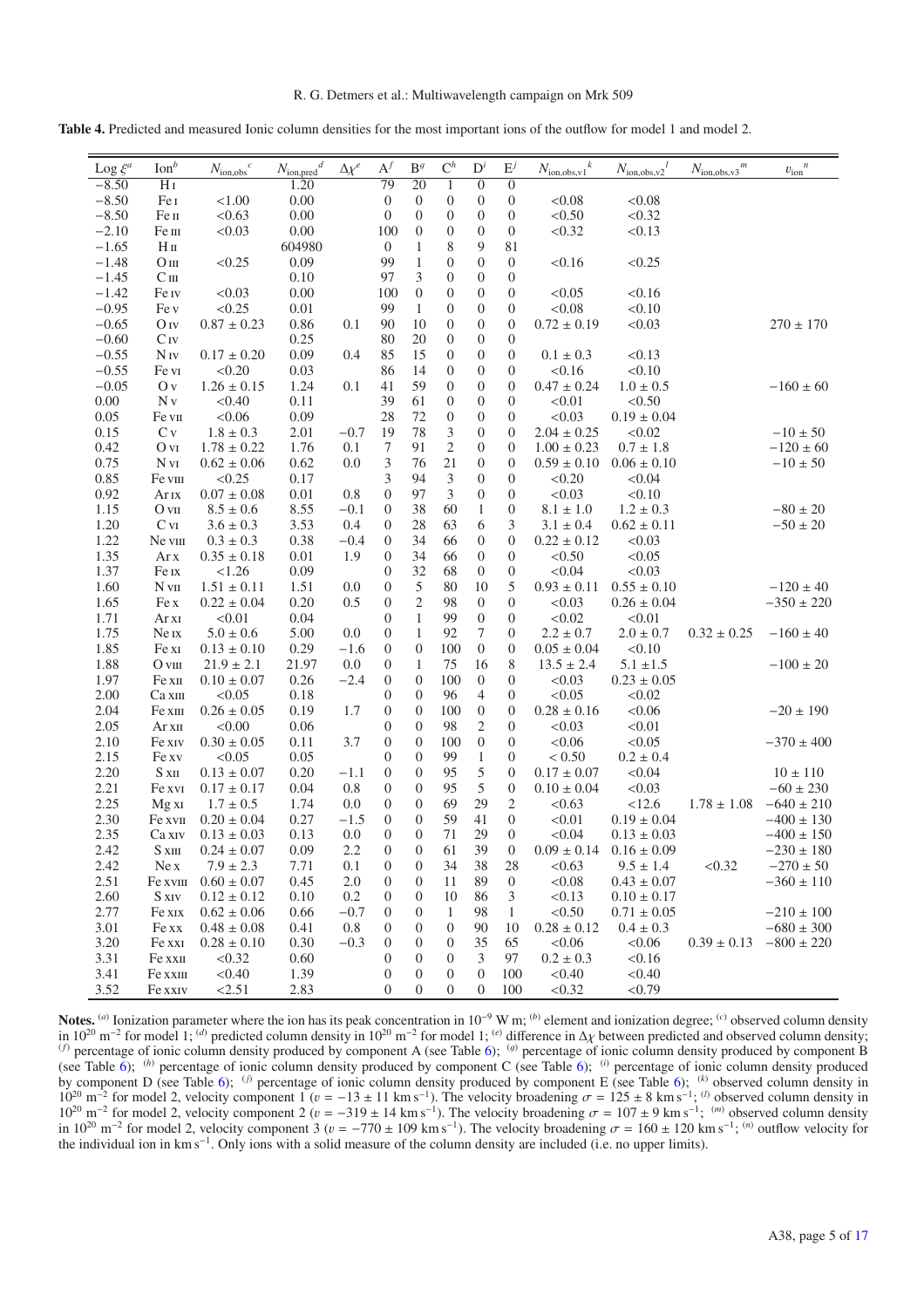

**[Fig. 3.](http://dexter.edpsciences.org/applet.php?DOI=10.1051/0004-6361/201116899&pdf_id=3)** Broad and narrow X-ray emission lines of O vii Ly  $\alpha$  (*left*) and O vii (*right*). The model without any broad lines is shown as the dasheddotted line, while the model (model 2) with the lines and RRC included (marked as XBLR and n) is shown as a solid line.

**Table 5.** Parameters for model 3.

| Comp           | $\text{Log } \xi^a$ | $N_{\rm H}{}^b$ | $\sigma^c$   | $v^d$<br>$\text{Log } U^e$ |
|----------------|---------------------|-----------------|--------------|----------------------------|
| <b>B1</b>      | $0.81 \pm 0.07$     | $0.8 \pm 0.1$   | $124 \pm 20$ | $25 \pm 30$<br>$-0.73$     |
| C <sub>1</sub> | $2.03 \pm 0.02$     | $2.6 + 0.2$     | $193 \pm 14$ | $-43 \pm 20$<br>0.49       |
| A2             | $-0.14 \pm 0.13$    | $0.4 \pm 0.1$   | $79 \pm 26$  | $-180 \pm 41 - 1.68$       |
| C2             | $2.20 \pm 0.02$     | $4.4 \pm 0.5$   | $29 \pm 6$   | $-267 \pm 31$ 0.66         |
| D2.            | $2.62 \pm 0.08$     | $1.8 \pm 0.5$   | $34 \pm 19$  | $-254 \pm 35$ 1.08         |
| E2             | $3.26 \pm 0.06$     | $6.3 + 1.2$     | $37 \pm 19$  | $-492 \pm 45$ 1.72         |

**Notes.** (*a*) Ionization parameter in  $10^{-9}$  W m; (*b*) column density in units of 1024 m−2; (*c*) rms velocity broadening in km s−1; (*d*) outflow velocity in km s−1, a negative velocity corresponds to a blueshift; (*e*) ionization parameter (as used in UV spectroscopy).

additional *xabs* component for each outflow velocity improves the fit by  $\Delta \chi^2 = 264/4$  d.o.f. We use the same outflow velocity and rms velocity for the *xabs* components of each velocity component. If we add a third pair of *xabs* components we again improve the fit significantly resulting in a further improvement of  $\Delta \chi^2 = 138/4$  d.o.f. As a last step, we leave the outflow velocity and the rms velocity width for each component free. This then improves the fit by  $\Delta \chi^2 = 32/4$  d.o.f. The best fit we obtain this way has  $\chi^2 = 3827$  for 3157 d.o.f. The results for the final fit are shown in Table 5, however the component with the highest ionization parameter (component E2 in Table 5) shifts to a much higher outflow velocity, namely 492 km s−1. We therefore add it to the fast velocity group, so that the slow outflow can now be described properly with two *xabs* components, while the fast outflow is described by four components. We label each component according to its ionization parameter (A to E for increasing  $\xi$ ) with index 1 or 2 for low and high outflow velocity, respectively.

As a test we also fit a fourth model, the so-called *warm* model, essentially a power-law distribution of *xabs* components. This is similar to the model used by Steenbrugge et al. (2011) in NGC 5548 (model D in that paper) and akin to the absorption measure distribution (AMD) method used by Holczer et al. (2007). We first defined a range of ionization parameters, between which we fit our model. In our case we fit the model between  $\log \xi = -2$  and 4. We used a grid of 19 points in order to accurately describe the total AMD. At every grid point a value *fi* was determined, which is defined as  $f_i = d N_H / d \log \xi$ . This way we obtained the distribution of  $N_H$  versus log  $\xi$ . We did this for both velocity components (ignoring the very fast  $-770 \text{ km s}^{-1}$ outflow at the moment). The best fit we obtain has  $\chi^2 = 3822$ for 3120 d.o.f. However due to the correlation between the two warm component parameters (especially the factors  $f_i$ ), calculating the exact error on every parameter is very difficult.

We therefore use the *warm* model only to check whether we have missed any ions in our *slab* fit. With a continuous model like *warm*, weaker lines that otherwise might be hard to detect are taken into account. In this way we have identified several ions, which are predicted to be present based on the *warm* model, but were not included in the *slab* fit since they produce only weak lines. These are Ne v<sub>II</sub> and Si  $x - Si$  x<sub>II</sub>. All these ions, however, have very weak lines in the Mrk 509 spectrum, and the fitted ionic column densities (using the *slab* model) only yield upper limits. We therefore are confident that Models 2 and 3 are accurate representations of the data.

#### 3.3. Spectral fit

The RGS spectrum and the best-fit model (Model 2) are shown in Figs. 4−8. All the strongest absorption lines are labeled. Galactic lines are indicated with  $z = 0$ . The spectrum has been re-binned to 0.02 Å bins for clarity. The model reproduces the data very well. We detect the O viii Lyman series and the O vii resonance transitions up to the 1s−5p transition, as well as the Cvi Lyman series up to the 1s−6p transition. We also detect the O vii and O viii series from the local  $z = 0$  component. The only features that are not reproduced well are the N vi ISM absorption line at 28.78 Å, a feature around 32.5 Å, and another near the C v absorption line at 33.9 Å. The 32.5 Å feature is most likely due to small residuals in the RGS calibration, because it is much sharper and narrower than the other emission/absorption features. Its wavelength does not correspond to known major transitions. Also the O vi absorption line at 22.8 Å is not well-fitted, possibly due to blending with the O vii f narrow emission line.

#### 3.4. Absorption measure distribution (AMD)

There has been a debate in the literature about whether the absorption measure distribution defined here as  $A(\xi) \equiv dN_H/d\xi$ is a smooth distribution spanning several decades in  $\xi$  (see e.g.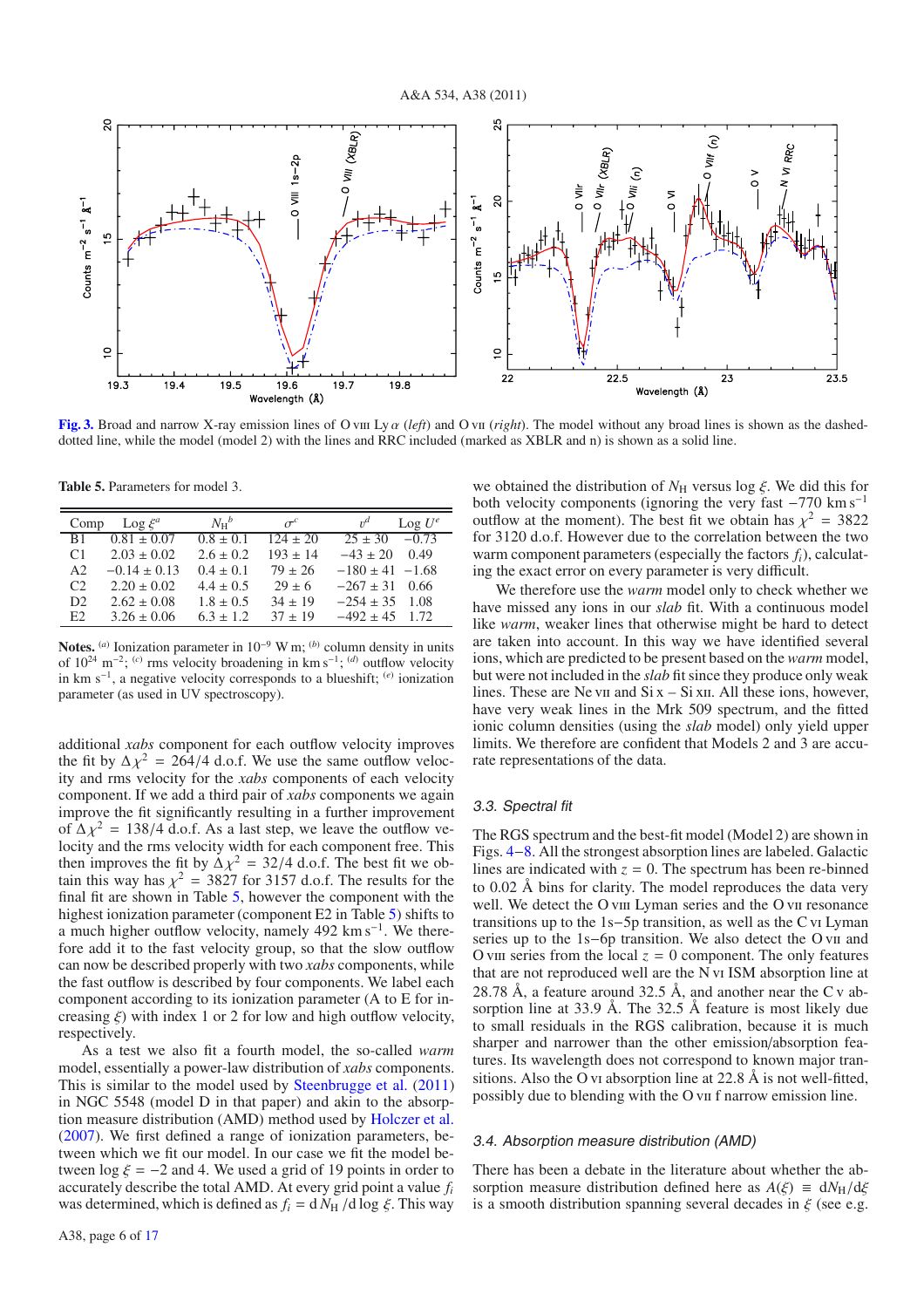

R. G. Detmers et al.: Multiwavelength campaign on Mrk 509

**[Fig. 4.](http://dexter.edpsciences.org/applet.php?DOI=10.1051/0004-6361/201116899&pdf_id=4)** Data and best fit to the RGS spectrum (model 2). The wavelengths shown are the observed wavelengths.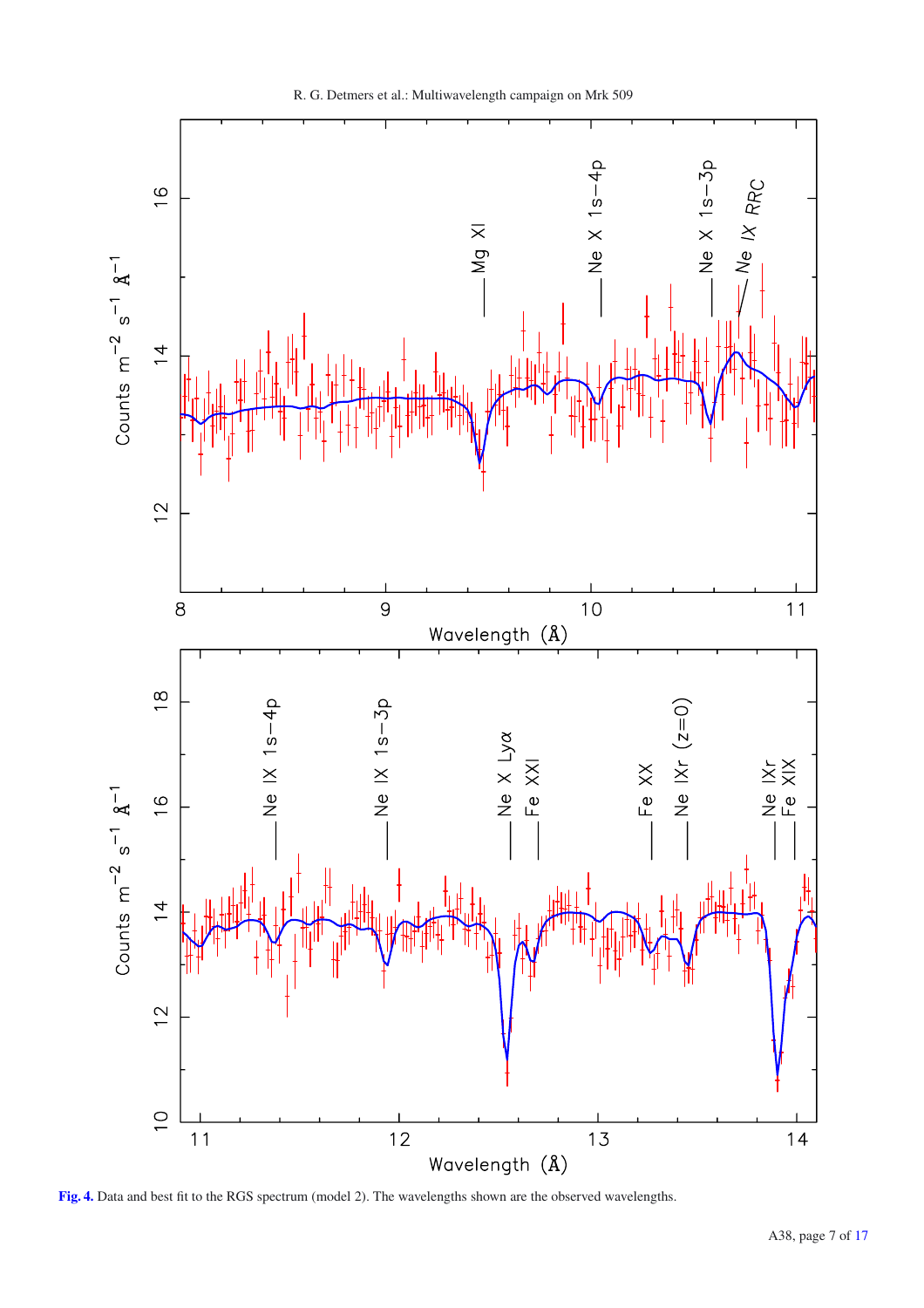

**[Fig. 5.](http://dexter.edpsciences.org/applet.php?DOI=10.1051/0004-6361/201116899&pdf_id=5)** RGS spectrum continued.

A38, page 8 of 17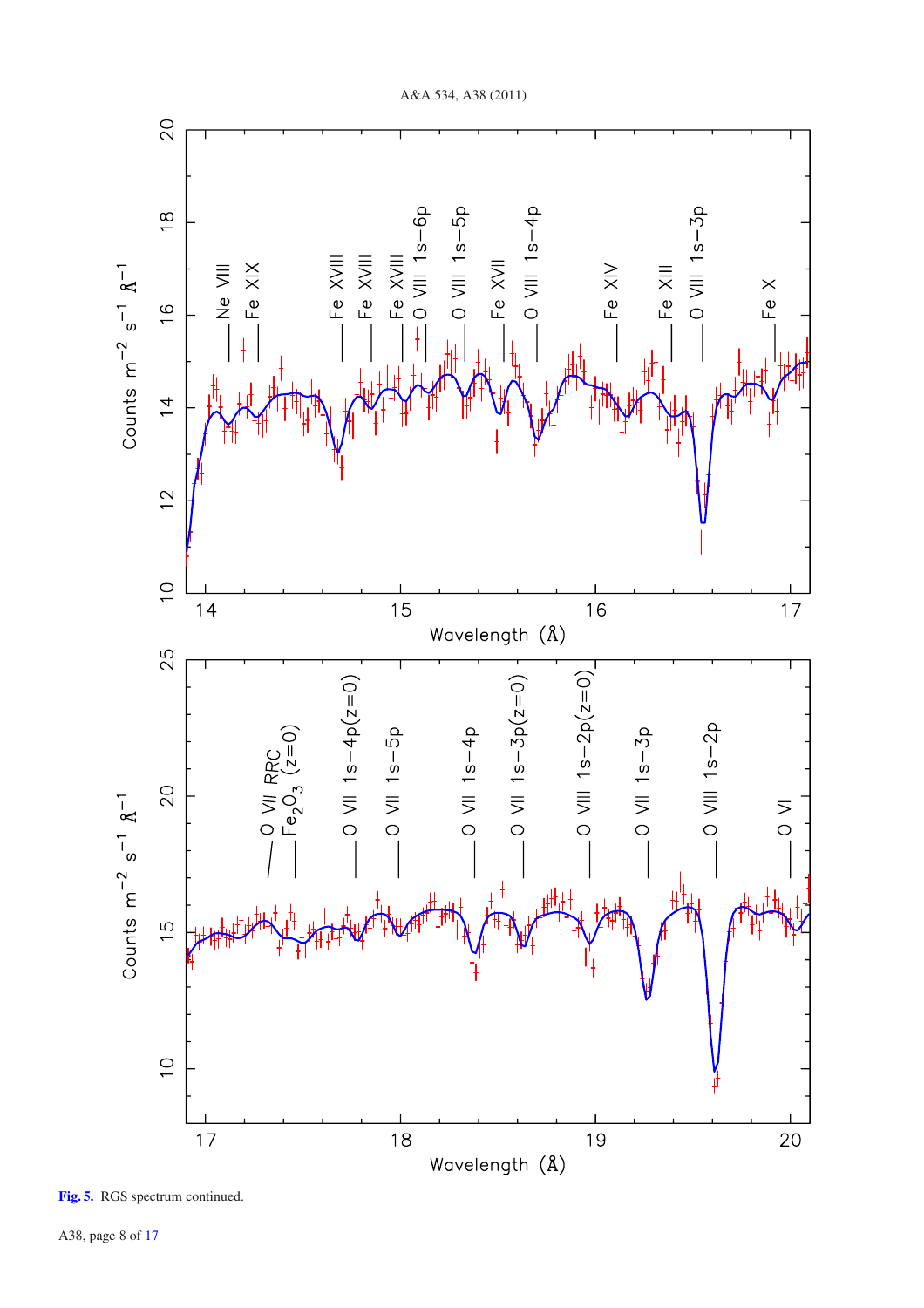

**[Fig. 6.](http://dexter.edpsciences.org/applet.php?DOI=10.1051/0004-6361/201116899&pdf_id=6)** RGS spectrum continued.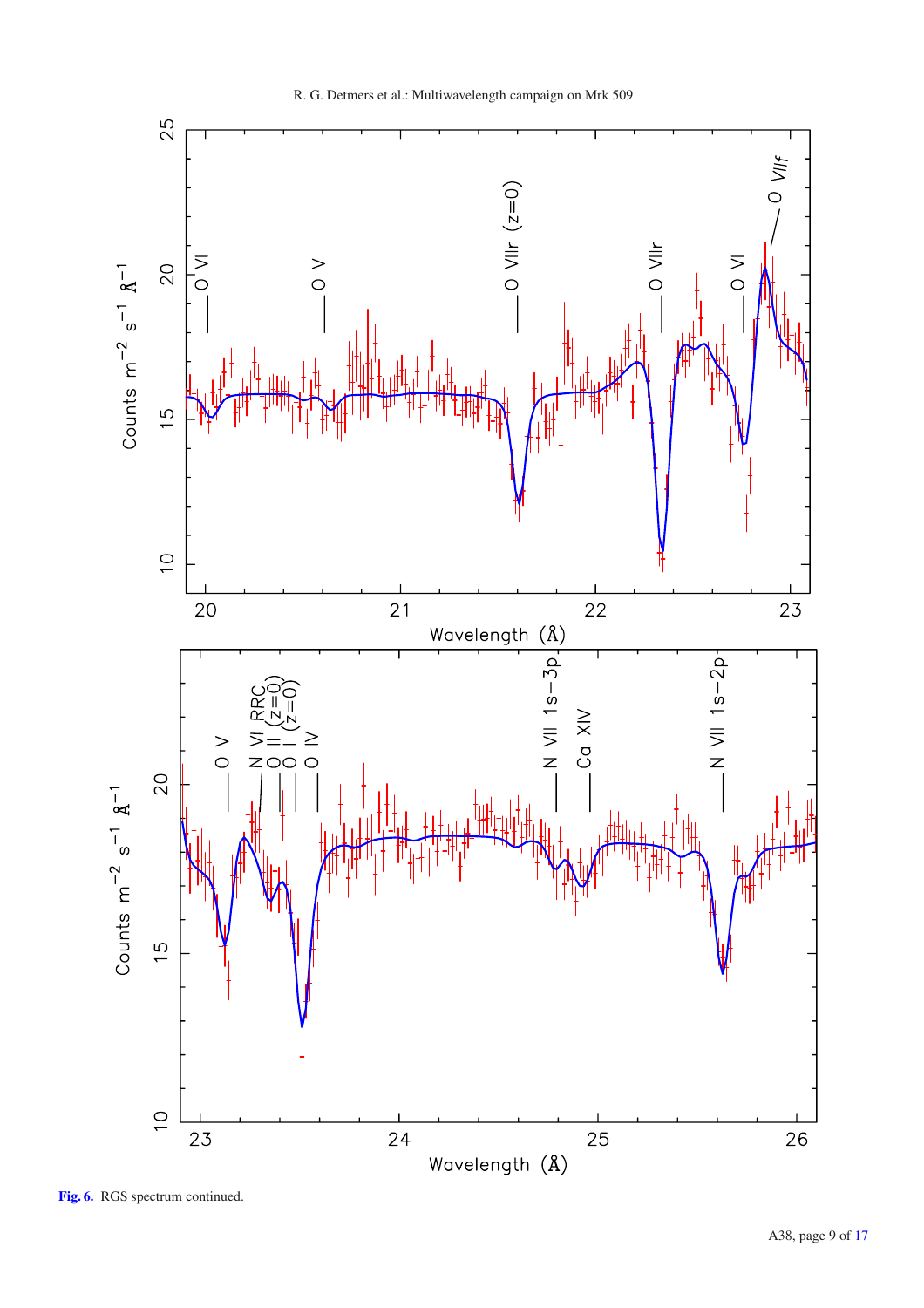



A38, page 10 of 17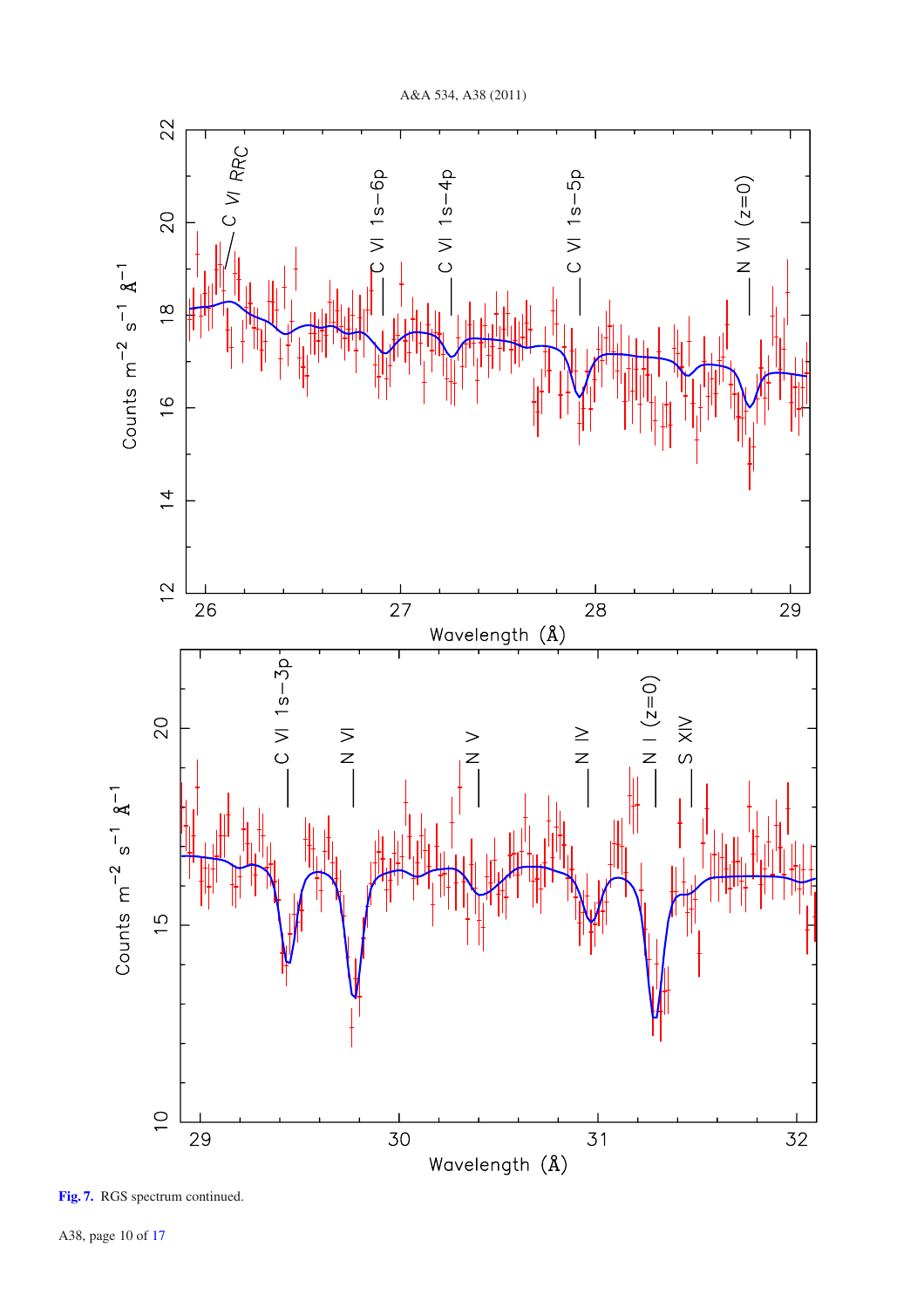

R. G. Detmers et al.: Multiwavelength campaign on Mrk 509

**[Fig. 8.](http://dexter.edpsciences.org/applet.php?DOI=10.1051/0004-6361/201116899&pdf_id=8)** RGS spectrum continued.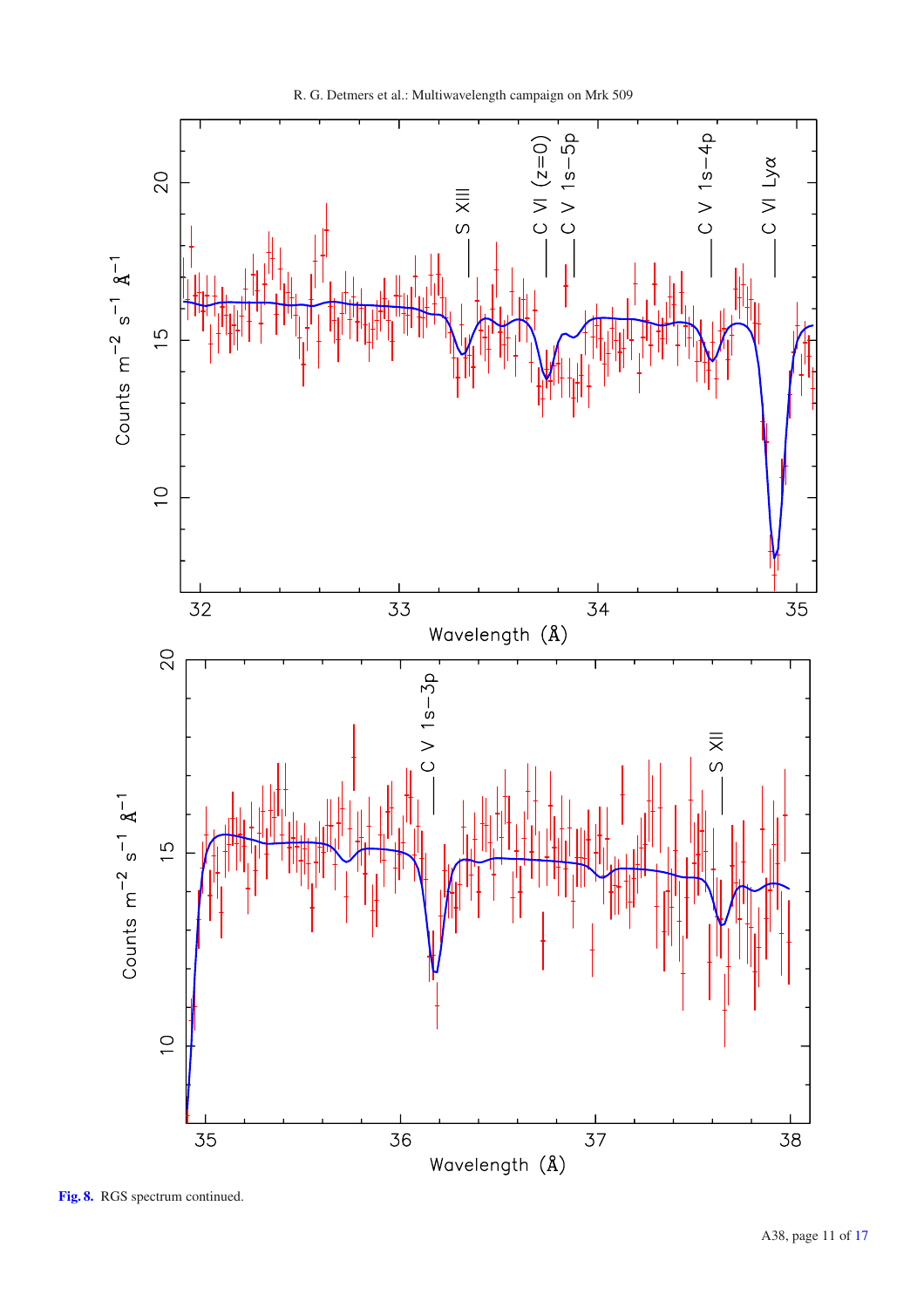Steenbrugge et al. 2011) or consists of a limited number of discrete components (see e.g. Costantini et al. 2007; Krongold et al. 2003).

We tested both alternatives as follows. We considered the total ionic column densities derived from Model 1 (see Table 4), regardless of their velocity, and fit them to a model using discrete components and to a model with a continuous distribution. We simultaneously solved for the abundances of the elements.

For Model 1, there is some arbitrariness in the assignment of ions to the two velocity components, in particular near the ionization parameter  $\log \xi = 2.1$  at the division, as for those ions both velocity components will contribute. Thus the observed column densities near that division are higher than the column density of a single velocity component. This could result in the introduction of spurious ionization components or artificially enhanced abundances. We tried to also do this analysis with the results for each velocity component separately, but that is problematic. For Model 2, the error bars on the column densities for individual velocity components are relatively high, because RGS only partially resolves the lines of each component. This then gives too much uncertainty to deduce conclusive results.

The first model we tested is a discrete model:

$$
A(\xi) = \sum_{i=1}^{m} H_i \delta(\xi - \xi_i),
$$
 (2)

where  $H_i$  are the total hydrogen column densities of the  $m$  components with ionization parameter ξ*<sup>i</sup>*.

From our runs with Cloudy we obtain for each ion *j* curves for the ion concentration  $f_i(\xi)$  relative to hydrogen as a function of  $\xi$ , assuming Lodders & Palme (2009) abundances. Given a set of values for  $\xi$ <sub>*i*</sub> and  $H$ <sub>*i*</sub>, it is then straightforward to predict the ionic column densities *Nj*:

$$
N_j = \int_0^\infty A(\xi) B_j f_j(\xi) d\xi,
$$
\n(3)

with  $B_i$  the abundance in solar units of the parent element of ion *j*. We solve this system by searching grids of models for different values of  $\xi_i$ , and determine the corresponding best-fit column densities  $H_i$  from a least-squares fit to the data. The abundances are solved iteratively. We start with solar abundances and solve for *Hi*. Then for each element we determine its best-fit abundance from a least squares fit of its ionic column densities to the predicted model of the last step. This procedure is repeated a few times and converges rapidly.

It should be noted that since we do not measure hydrogen lines, the hydrogen column densities that we derive are nominal values based on the assumption of on average solar metalto-hydrogen abundance for the ions involved. In fact, we derive only accurate *relative* metal abundances. Truly absolute abundances should be derived using UV data, but we defer the discussion on abundances to later papers of this series (Steenbrugge et al. 2011; Arav et al., in prep.).

It appears that we obtain the best solution if we take five ionization components into account. Adding a sixth component does not improve the fit significantly, and by deleting one, two or three components  $\chi^2$  increases by 6, 16 and 200, respectively (refitting in each case). Our best fit then has  $\chi^2 = 42.5$  for 29 ions included in our fit. The predicted model is shown in Table 4, together with the individual contributions  $\Delta \chi_j$  to  $\chi^2$  for each ion (i.e.,  $\chi^2 = \sum \Delta \chi^2$ ). Negative values for  $\Delta \chi_j$  indicate lower<br>observed ionic column densities than the model and positive observed ionic column densities than the model and positive **Table 6.** Parameters for the discrete distribution.

| Component     | $\text{Log} \xi^a$               | $N_{\rm H}{}^b$                 |
|---------------|----------------------------------|---------------------------------|
| A             | $-0.33 \pm 0.49$ 0.23 $\pm$ 0.09 |                                 |
| B             |                                  | $0.71 \pm 0.12$ $0.84 \pm 0.10$ |
| $\mathcal{C}$ | $2.01 \pm 0.02$ $4.8 \pm 0.4$    |                                 |
| D             | $2.79 \pm 0.06$ $5.7 \pm 0.9$    |                                 |
| F.            | $3.60 \pm 0.27$                  | $54 + 73$                       |

**Notes.** (*a*) Ionization parameter in 10−<sup>9</sup> W m; (*b*) column density in units of  $10^{24}$  m<sup>-2</sup>.

values higher observed ionic columns. The best-fit parameters are shown in Table 6.

We did not include upper limits in our fit, and we also excluded the argon lines because the predicted model is well below the marginal "detections" of Arix and Arx. For further discussion, we also include predicted column densities for hydrogen and  $C_{III}$  and  $C_{IV}$ , although we cannot measure lines from these ions in the RGS band.

Next we consider a continuous AMD. It is impossible to make no a priori assumptions for the shape of  $A(\xi)$ , but we minimize this as follows. We assume that  $log A(\xi)$  is described by a cubic spline for  $\log \xi$  between -3 and 4 with grid points separated by 0.2 in  $\log \xi$ . The use of logarithms guarantees that  $A(\xi)$  is non-negative; the spacing of 0.2 corresponds to the typical scale on which ion concentrations change (making it much smaller causes oversampling with unstable, oscillatory solutions), and the range in  $\xi$  covers the ions that are detected in the spectrum. Free parameters of the model are the hydrogen column densities  $H_i$  at the grid points and the abundances. We solve for this system using a genetic algorithm (Charbonneau 1995).

We made 200 runs with the algorithm, and kept the 117 runs that resulted in  $\chi^2 < \chi^2_{\text{min}} + 1$  with  $\chi^2_{\text{min}} = 39.6$  the best solution. In Fig. 9 we show the median of all these 117 good solutions. The figure shows two strong, isolated peaks at  $\log \xi = 2.0$ and 2.8, corresponding to components C and D of Table 6. At a higher ionization parameter ( $\log \xi > 3$ ), the range of component E of Table 6, there is also some AMD, but the detailed structure is essentially unknown: there is a wide spread between the individual solutions that are acceptable. At a lower ionization parameter ( $\log \xi$  < 1), there is also some AMD but again not a well-determined structure. A hint for the presence of component B is that the median of the acceptable solutions is closer to the upper limit in the range of  $\xi$  between 0.4–0.8.

As a final test, we extended the model with discrete components and searched how broad the discrete components are. Replacing the  $\delta$ -function by a Gaussian in (2), we get an upper limit to the  $\sigma$  of the Gaussians of 0.06 and 0.13 in log  $\xi$  for the components C and D, corresponding to a *FWHM* of 35 and 80%. For the other components, there is no useful constraint.

#### **4. Discussion**

#### 4.1. Foreground and emission features

This paper focuses on the properties of the ionized outflow in Mrk 509, but given the quality of the data, a full description and discussion of all the features present in the spectrum is beyond the scope of this paper and will be given in a series of subsequent publications. The only clear detections of narrow emission lines are the O vii forbidden emission line at  $22.101$  Å, the O vii intercombination line at 21.802 Å, and a narrow Ne ix forbidden emission line at 13.70 Å. The fluxes are consistent with earlier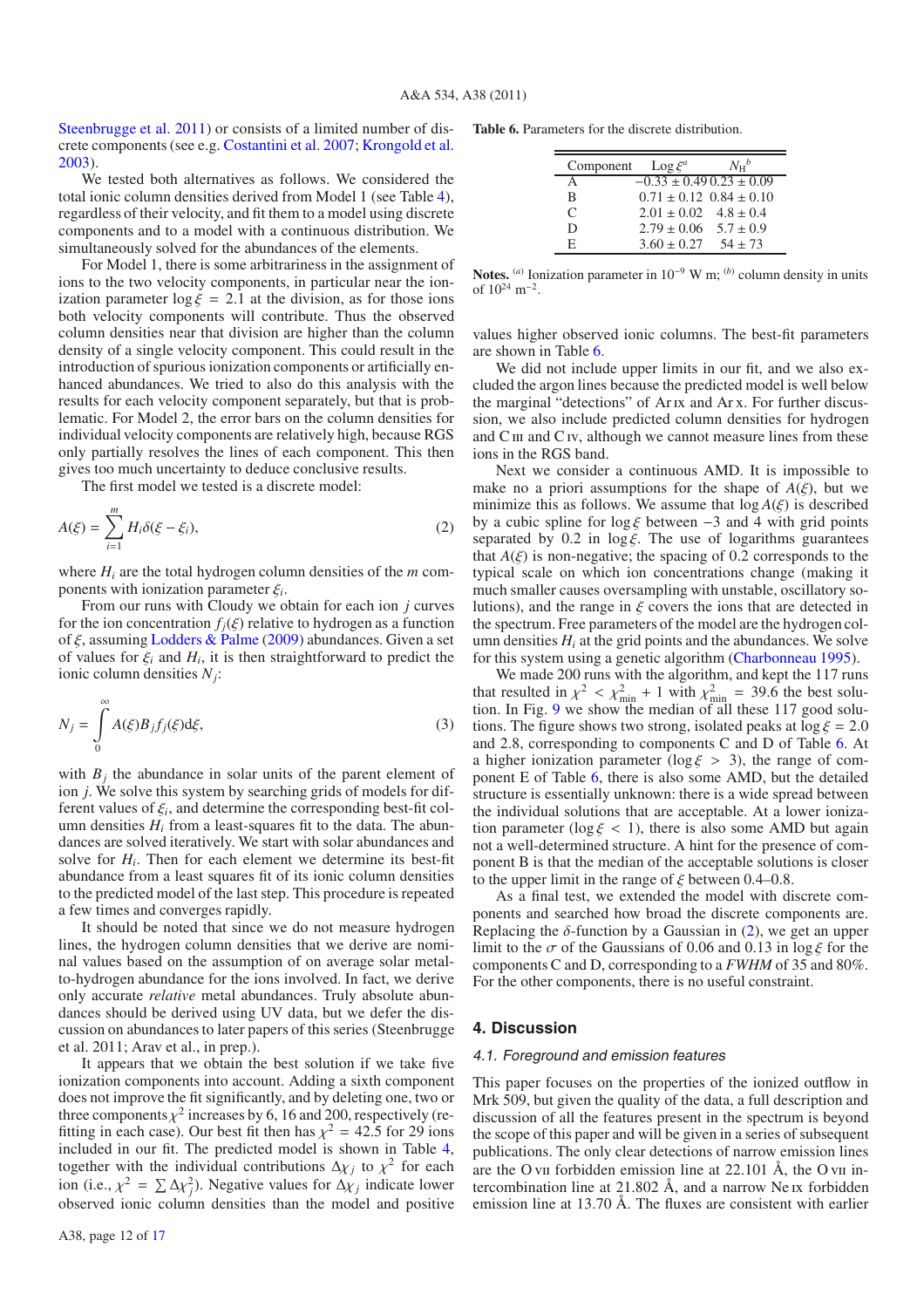

**[Fig. 9.](http://dexter.edpsciences.org/applet.php?DOI=10.1051/0004-6361/201116899&pdf_id=9)** Continuous absorption measure distribution plotted as ξ*A*(ξ) for Mrk 509. Shown is the median of the 117 runs with  $\chi^2 < \chi^2_{\text{min}} + 1$ . Error<br>hars correspond to the minimum and maximum value of the AMD at bars correspond to the minimum and maximum value of the AMD at each value of  $\xi$  for those runs with acceptable  $\chi^2$ . Note the two strong and isolated peaks at  $\log \xi = 2.0$  and 2.8, respectively. The inset shows our results on a logarithmic scale for a broader range of ionization parameter; dotted lines connect the minimum and maximum values of all acceptable solutions.

observations (Detmers et al. 2010). We also searched for RRC features of the most prominent ions (C, N, and O) and found several possible weak RRCs. We do not detect any significant absorption due to neutral gas in the host galaxy. This means that we are observing the nucleus directly, which could indicate that we observe Mrk 509 almost face-on, as suggested in previous papers (Phillips et al. 1983; Kriss et al. 2000; Kraemer et al. 2003).

#### 4.2. Outflow models

The warm absorber in Mrk 509 (O viii column density of  $\approx$  2  $\times$  $10^{21}$  m<sup>-2</sup>) is deeper than the one seen in Mrk 279 (3 × 10<sup>20</sup> m<sup>-2</sup>, Costantini et al. 2007) but shallower with respect to those in NGC 5548 for instance  $(3 \times 10^{22} \text{ m}^{-2})$ , see e.g. Steenbrugge et al. 2011) or NGC 3783 (4 × 10<sup>22</sup> m<sup>-2</sup>, see e.g. Behar et al. 2003). Nevertheless the high quality of this dataset allows for a thorough investigation of the outflow properties. While the main goal of the campaign is to localize the outflow, which requires investigating the ten individual observations, the integrated 600 ks spectrum is crucial for a full description of the properties (such as outflow velocity and ionization structure) of the outflow. To obtain the most accurate information about the true structure of the outflow we now compare the different models of the outflow.

The first model (Model 1) is a very simple description, with only one velocity component for each ion. The velocity dispersion we obtain for the component that includes the O vii and O viii ions is 158 km s<sup>-1</sup>. This is larger than what is obtained from the curve of growth analysis using a single velocity component for these ions (96 and 113 km s<sup>-1</sup>, respectively, Kaastra et al. 2011a). The reason for this difference is that having only one velocity component for these lines is an oversimplification. Adding a second velocity component for all ions (Model 2), improves the fit of the strong oxygen lines (O vii and O viii), with the sum of the velocity dispersions larger than for the single component case, but the total column density similar



**[Fig. 10.](http://dexter.edpsciences.org/applet.php?DOI=10.1051/0004-6361/201116899&pdf_id=10)** Derived hydrogen column density for every detected ion (see Table 4). We added archival UV data for  $C \text{III}$ ,  $C \text{IV}$ ,  $N \text{V}$ , and  $O \text{VI}$  for comparison (shown in red). The top figure shows the distribution for the slow component, the bottom one shows the same for the fast component.

(Kaastra et al. 2011a). Thus the total ionic column densities for models 1 and 2 are consistent with each other.

To compare the *slab* models with model 3 we first need to convert the ionic column densities we measure into an equivalent hydrogen column density. There are two ways to do this. One is to assume that every ion occurs at the ionization parameter where its concentration peaks as a function of  $\log \xi$ . This holds for some ions, but for others there is a wide range of ionization parameters where the ion makes a significant contribution. The alternative is that we take the full AMD method described in Sect. 3.4. It is useful to compare these two methods so that we can see if there are major differences in the results and if these possible differences affect our conclusions. The results for the first method using Model 2 are shown in Fig. 10, for both the slow and fast velocity components. Only ions for which we have a significant column density measurement are shown. The results for the AMD method are shown in Fig. 9. What can be seen is that the AMD method clearly shows a discrete distribution of column density as a function of the ionization parameter. There is a clear minimum between the peaks at  $\log \xi = 2.0$  and 2.8, where the column density is more than an order of magnitude less than at the two surrounding peaks. This indicates that there is almost no gas present at those intermediate ionization states. The simplified method (the one where we assume that every ion occurs at a single  $\xi$  value) does show enhancements near the mean peaks of  $\log \xi = 2$  and 2.8, but there are no clear minima in the distribution, although for the fast component there seems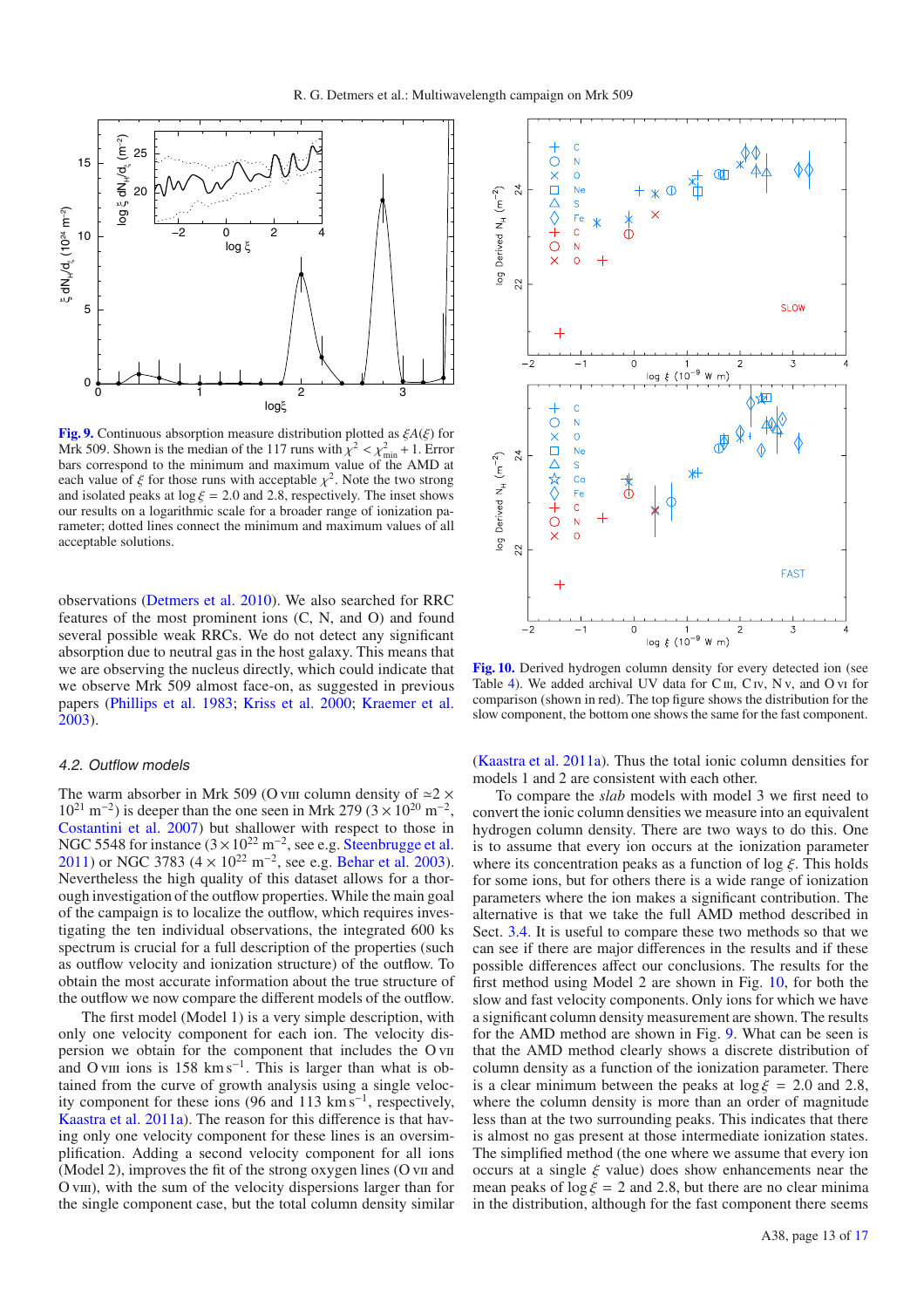

**[Fig. 11.](http://dexter.edpsciences.org/applet.php?DOI=10.1051/0004-6361/201116899&pdf_id=11)** Cooling curve derived for the SED with the ionization parameters obtained from Model 3 over-plotted. The circles indicate the ionization parameters for the slow velocity component, while the squares shown are for the fast outflow. Regions where heating (H) or cooling (C) dominate are also indicated.

to be some hint for a minimum near  $\log \xi = 0.5$ . What is clear from this comparison is that the simplified method is unable to uncover essential details in the AMD. This is because not all ions are found at their peak ionization parameters.

Another main difference between the models is that the *slab* models (in contrast to Model 3) yield completely modelindependent ionic column densities (i.e. no SED or ionization balance or abundances are assumed). This is an advantage if the atomic data for certain ions are uncertain, as the fit will not try to correct for this by changing the overall fit parameters or by poorly fitting this particular ion. From the measured ionic column densities we then can obtain the distribution of total hydrogen column density as a function of the ionization parameters. However at this step it requires the input of an ionization balance, hence an SED.

Model 3 is a direct fit using the ionization balance to predict the ionic column densities. The advantage of this model compared to Models 1 and 2 is that all ions, including those with a small column density are taken into account, and all the ionic column densities are connected through a physical model. There are fewer free parameters, so in principle a more accurate determination of the following parameters:  $N_{\rm H}$ ,  $\xi$ ,  $\sigma$  and v can be obtained. The AMD method is a good combination of both models because the ionic column densities are determined model independently by the *slab* models. Then the ionization balance is used to produce an AMD and obtain the number and parameters of *xabs* components that are needed to describe the data properly.

Model 3 and the AMD method make use of the ionization balance as determined from the SED. The resulting stability curve for the photoionized gas is shown in Fig. 11. Components with the same  $E$  (in units of) are in pressure equilibrium. Here  $E$ is defined in the following way:

$$
\Xi = 9610 \times \xi/T,\tag{4}
$$

where *T* is the temperature and  $\xi$  is the ionization parameter in  $10^{-9}$  W m. The sections of the curve with a negative slope are unstable to perturbations. Not all components appear to be in pressure balance. For both velocity components the low-ionization gas (A2, B1) is not in pressure equilibrium with the higher ionization gas. This could indicate that the different gas phases are

#### 4.3. Structure of the outflow

Much work has already been done investigating the structure of the ionized outflows in other AGN (see e.g. Steenbrugge et al. 2011; Holczer et al. 2007; Costantini et al. 2007, for some examples). In most cases a wide range of ionization states has been detected, sketching the picture of a continuous distribution of the hydrogen column density as a function of  $\xi$ . However, there are also indications of a lack of ions in a certain temperature regime, where the ionized gas is in an unstable region of the cooling curve. In Mrk 509 such unstable regions occur for  $\log \xi$ between 2.4 and 2.8 and between 3.5 and 4. We have determined that the outflow in Mrk 509 is not continuous, but has discrete components, at least in the range of  $\log \xi = 2-3$ . There are two main components, one at log  $\xi = 2.0$  and one at 2.8. We also see a clear trend toward increasing column density for higher ionization states.

We first discuss the ionization structure. The most pronounced component in our spectrum is component C (Table 6). The ionization parameter and total column density derived from our *slab* fit (Table 6), as well as the direct *xabs* fit (Table 5), are fully consistent. From the analysis in Sect. 3.4 we find that this component is discrete and spans a very narrow range in ionization parameter: the *FWHM* is 35%. Interestingly, according to our model (Table 4) component C contributes 50% or more to the total ionic column density of 17 of the detected ions in our data set. Those ions span a range of  $\log \xi = 1.15$  (O vii) to 2.42 (S xIII) in ionization parameter (see first column of Table 4).

The next most important component is component D at  $\log \xi = 2.79$ . It is responsible for the more highly ionized iron (up to Fe xx) and the sulfur ions. It is mainly visible in the highvelocity component. Again the direct *xabs* fit and the derived ionization parameter are fully consistent with each other, but the column density obtained from the *xabs* fit is smaller by a factor of 3. This could be due to *xabs* component C2 ( $\log \xi = 2.2$ ), which also produces ions present in component D (log  $\xi = 2.79$ ). The other important component is B, which is responsible for most of the lower ionized carbon, nitrogen and oxygen ions. The ionization parameter and column density are fully consistent for both the derived model and the direct *xabs* fit.

Components A and E are also fully consistent with our Model 3, however they are only based on a few ions, so their exact column densities and ionization parameters are uncertain. Especially for the low-ionized gas, the lack of a strong UTA in Mrk 509 means that we only have upper limits on the column densities of the low ionized iron ions, up to Fe x. This is also why the AMD distribution shown in Fig. 9 has large uncertainties below  $\log \xi = 0$ .

Earlier observations have detected only a few of the five components shown in Table 6, owing to the poorer quality of the data. Using the *Chandra* HETGS, Yaqoob et al. (2003) detected mainly component C, since the sensitivity of the HETGS is limited at longer wavelengths and component C is the strongest component. Smith et al. (2007) detected mainly component B2, C (mixture C1 and C2), and D2 (possibly blended with E2). The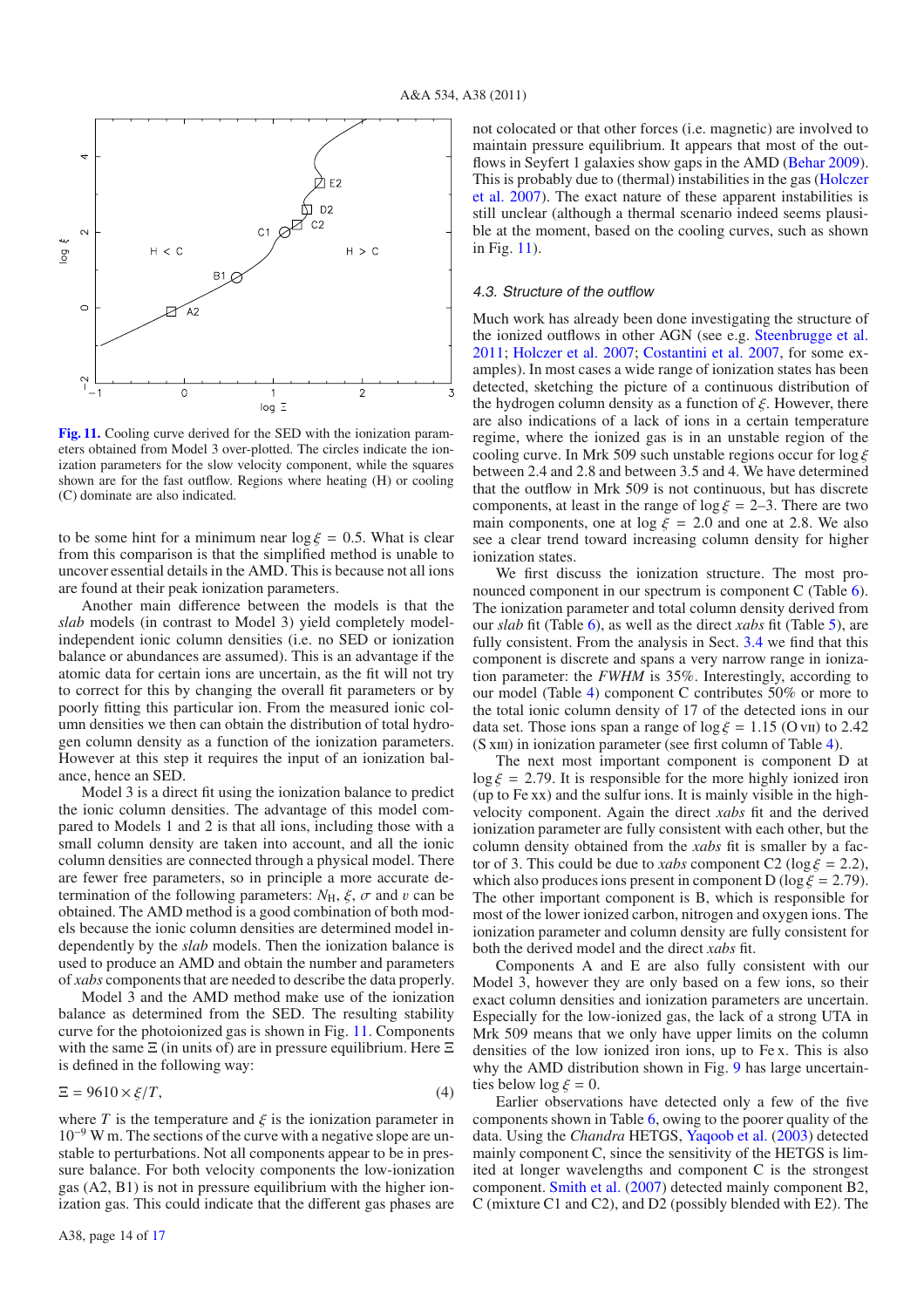outflow velocities in their analysis are different, as mentioned before, and they observe an inverse correlation between the outflow velocity and the ionization parameter. This analysis was based on the 2000 and 2001 archival data. Detmers et al. (2010) analyzed earlier archival data (2005 and 2006) of Mrk 509 and found component B (possible mixture of the velocity components), C1, and D2 (possibly blended with E2). It is clear from these comparisons that, although all these earlier observations detected the main components of the outflow, in order to obtain a more complete picture of the outflow, we need a high-quality spectrum, like the one shown in this paper.

Two of the three velocity components that we detected are consistent with earlier results, including the UV data (Kriss et al. 2000; Yaqoob et al. 2003; Kraemer et al. 2003), and they correspond to the two main groups of UV velocity components, one at systemic velocity and the other at −370 km s−1. Also in the X-ray regime, there is evidence of multiple ionization states for the same outflow velocity, such as components C2 and D2 in Table 5. Also there are components that show a similar ionization state, but different outflow velocity, i.e. components C1 and C2 in Table 5. Due to the almost zero outflow velocity of components B1 and C1, one could argue that these may be related to the ISM of the host galaxy. The UV spectra, with their much higher spectral resolution, can unravel the outflow, ISM, and redshifted high-velocity clouds (Kriss et al. 2011). Generally speaking, the ionization parameter of the UV components is much lower than those of the X-ray components detected here. This could indicate that the UV and X-ray absorbers are cospatial, but have different densities. A full discussion of the connection between the UV and X-ray absorbers, as well as the geometry of the absorber, will be presented in Ebrero et al. (2011), where the simultaneous HST COS and *Chandra* LETGS data will be compared.

We do not clearly detect the 200 km s<sup> $-1$ </sup> redshifted component, which was found in the UV data (velocity component 7 of Kriss et al. 2000). There is some indication that there could be an O vi component at that velocity. There is some extra absorption at the red side of the line in Fig. 6 at 22.78 Å. We only obtain an upper limit for the O vi column density in this velocity component of  $10^{20}$  m<sup>-2</sup>. However, this is consistent with the lower limit from the UV data, which is  $10^{19}$  m<sup>-2</sup>.

The highest velocity outflow component is only significantly detected in two ions (Mg xi and Fe xxi). Figure 12 shows the two absorption lines fitted with a  $-770 \text{ km s}^{-1}$  velocity and a  $-300 \text{ km s}^{-1}$  velocity (just as component two in model 2). The improvement using the −770 km s<sup>-1</sup> component is  $\Delta \chi^2 = 16$ . We checked whether this component is also detected in other ions checked whether this component is also detected in other ions, but most of them (apart from Ne Ix) only yield upper limits to the ionic column density. We checked that the line profiles are the same for the separate RGS 1 and RGS 2 spectra and also for the first and second order spectra. In all cases the line profile is consistent with a 770 km s<sup>-1</sup> blueshift. Also a possible Mg x<sub>I</sub> forbidden emission line cannot play a role here, because it is too far away (about  $0.3 \text{ Å}$ ) to influence the line profile in any way. This velocity component is consistent with an earlier *Chandra* HETGS observation, where there was an indication of this velocity component (Yaqoob et al. 2003). A proper explanation of why this component is only clearly detected in these two ions and not in other ions with a similar ionization parameter is currently lacking. A trend visible in Table 4 and Fig. 13 is that the higher ionized ions have a higher outflow velocity. Fitting a constant outflow velocity to the data yields a value of  $70 \pm 9$  km s<sup>-1</sup> with  $\chi^2$  = 72 for 24 d.o.f. A linear fit to the points gives a slope



**[Fig. 12.](http://dexter.edpsciences.org/applet.php?DOI=10.1051/0004-6361/201116899&pdf_id=12)** Absorption lines of Mg xi and Fe xxi, which show a blueshift of 770 km s−1. The dashed-dotted line shows a model with a blueshift of 300 km s−<sup>1</sup> and the solid line shows the model with a blueshift of 770 km s−1.

of  $0.62 \pm 0.07$  and improves the  $\chi^2$  to 46 for 24 d.o.f. If we instead fit a nowerlaw a relation of  $v \approx \xi^{0.64 \pm 0.10}$  is obtained with stead fit a powerlaw, a relation of  $v \approx \xi^{0.64\pm0.10}$  is obtained, with a total  $v^2$  of 34 for 24 d o f. The MHD models of Fukumura a total  $\chi^2$  of 34 for 24 d.o.f. The MHD models of Fukumura<br>et al. (2010) predict  $v \approx \xi^{0.5}$  which is consistent with the reet al. (2010) predict  $v \approx \xi^{0.5}$ , which is consistent with the re-<br>lation found here. However, it has to be noted that due to the lation found here. However, it has to be noted that due to the blending of multiple velocity components (including gas that might not be outflowing at all), additional uncertainties are introduced that could affect the results. selecting only those ions, which clearly show blueshifts as well as more accurate outflow velocities, would be needed to investigate this trend further. The O iv ion shows a large redshifted velocity, undetected in the other ions. Most likely this is due to the blending of the O iv absorption line with the O<sub>I</sub> line from the Galactic ISM at  $z = 0$ . This blend makes it difficult to determine the centroid of the O iv line exactly (Kaastra et al. 2011a).

#### 4.4. Density profile

A recent study has used the observed AMD to construct the radial density profile of the outflow in a number of sources (Behar 2009). Such an analysis is justified as long as the AMD is a smooth, continuous function of  $\xi$ , with the possible exception of unstable branches of the cooling curve, where gas may disappear to cooler or hotter phases. However in our case such an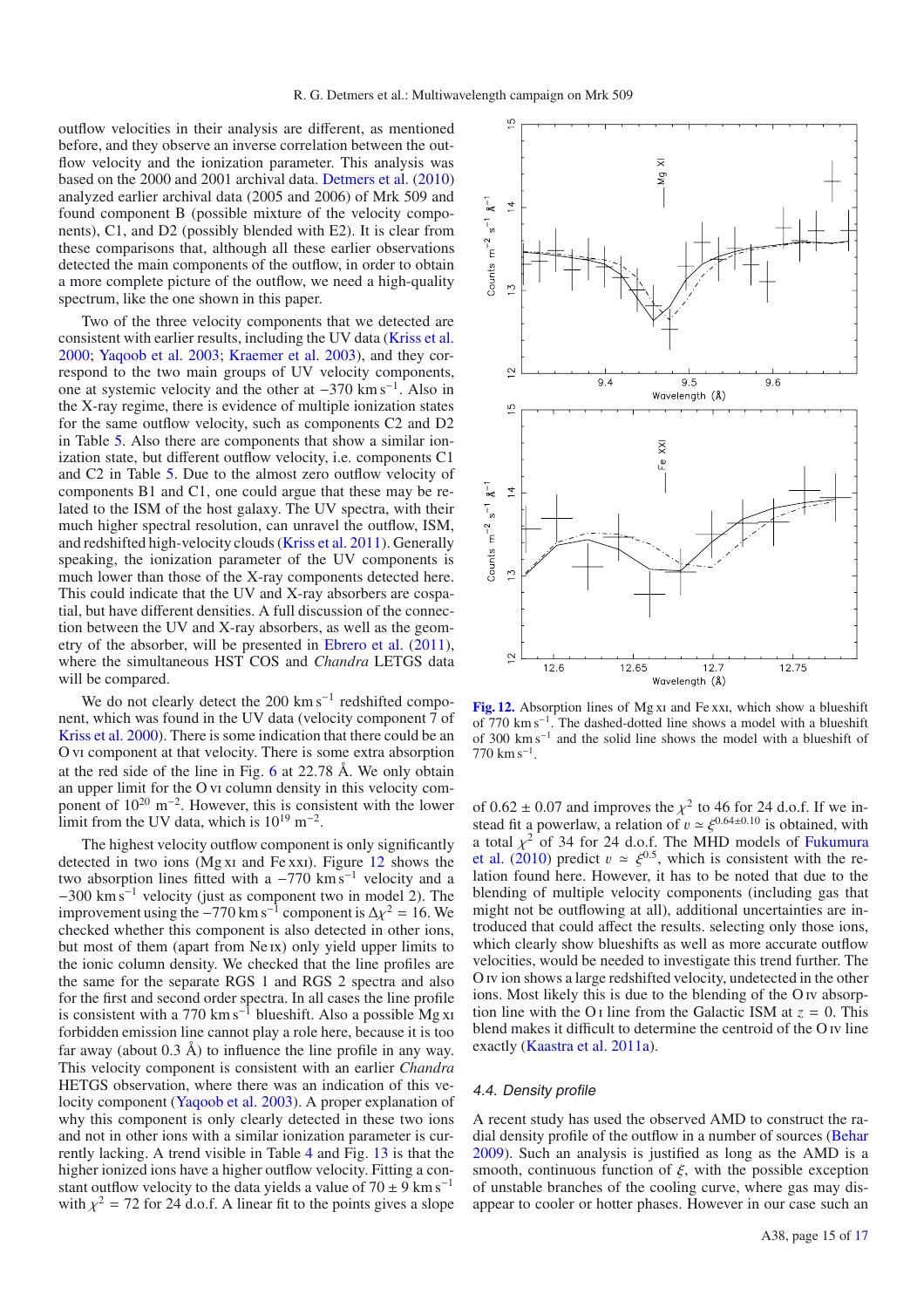

**[Fig. 13.](http://dexter.edpsciences.org/applet.php?DOI=10.1051/0004-6361/201116899&pdf_id=13)** Outflow velocity vs.  $\xi$ . A general trend of increasing outflow velocity for ions with a higher ionization parameter can be seen. A negative velocity indicates outflow.

analysis is not justified, at least not for the range of  $\log \xi$  between ∼2 and 3 (components C and D). Here we clearly see narrow peaks in the AMD. At least for these components, this hints at rather localized regions with a limited density range, rather than to a large-scale outflow. At lower ionization parameters (components A and B), we cannot exclude a continuous distribution, owing to the limitations imposed by the line detection from the relevant ions. For these components, the situation is more complex due to the presence of both higher and lower velocity gas. Similarly, based on our analysis we cannot distinguish whether component E has a single component or a broader distribution on the second stable branch of the cooling curve (Fig. 11). Gas on the third stable branch, at a very high ionization parameter, escapes our detection completely because of the lack of suitable lines in the RGS band. At best it could show strong lines from Fe xxv or Fe xxvi in the Fe-K band near 6.7−7.0 keV, but the limited spectral resolution of EPIC combined with the likely moderate column densities prohibit us from detecting such a component in our data.

#### **5. Conclusions**

We have presented one of the highest signal-to-noise RGS spectra of an AGN. With the almost unprecedented detail in this dataset, we could detect multiple absorption systems. The ionized absorber of Mrk 509 shows three velocity components, one at  $-13 \pm 11$  km s<sup>-1</sup>, one at  $-319$  km s<sup>-1</sup>, and a tentative high-velocity component at  $-770 \text{ km s}^{-1}$ . The first two components are consistent with the main absorption troughs in the UV. Thanks to the high-quality spectrum and the accurate column densities obtained for all ions, for the first time it has been shown clearly that the outflow in Mrk 509 in the important range of log ξ between 1−3 cannot be described by a smooth, continuous absorption measure distribution, but instead shows two strong, discrete peaks. At the highest and lowest ionization parameters, we cannot distinguish between smooth and discrete components. We also have found indications of an increasing outflow velocity versus ionization parameter. Large, dedicated multiwavelength campaigns such as this are the way forward, as this is currently the best method to investigate and characterize the outflows in the local Seyfert galaxies.

| <b>Table A.1.</b> Updated line list for important ions in the Mrk 509 spectrum. |  |  |
|---------------------------------------------------------------------------------|--|--|
|---------------------------------------------------------------------------------|--|--|

| Ion              | Wavelength (new) | Wavelength (old) | Reference <sup>1</sup> |
|------------------|------------------|------------------|------------------------|
|                  | $\rm(\AA)$       | $(\AA)$          |                        |
| N <sub>vi</sub>  | 28.7875          | 28.7870          | ī                      |
| O <sub>III</sub> | 22.9400          | 22.9784          |                        |
| O <sub>III</sub> | 23.0280          | 23.0489          | $\frac{2}{2}$          |
| O <sub>III</sub> | 23.0710          | 23.1092          |                        |
| O <sub>V</sub>   | 19.3570          | 19.3251          | $2222$<br>$222$        |
| O v              | 19.9680          | 19.9242          |                        |
| O vi             | 18.2699          | 18.2896          |                        |
| O <sub>VI</sub>  | 18.2700          | 18.2897          |                        |
| O <sub>VI</sub>  | 18.5869          | 18.6059          |                        |
| O <sub>VI</sub>  | 18.5870          | 18.6060          |                        |
| O vI             | 19.1798          | 19.1355          | $\overline{c}$         |
| O vi             | 19.1805          | 19.1362          | $\overline{c}$         |
| O vi             | 19.3789          | 19.3412          | $\overline{c}$         |
| O vi             | 19.3791          | 19.3414          | $\frac{2}{3}$          |
| O vi             | 22.0189          | 22.0063          |                        |
| O vi             | 22.0205          | 22.0079          | $\overline{3}$         |
| O <sub>VI</sub>  | 17.7683          | 17.7680          | $\mathbf{1}$           |
| O <sub>VI</sub>  | 18.6284          | 18.6288          | $\mathbf{1}$           |
| Ne vIII          | 13.6533          | 13.6460          | $\overline{4}$         |
| Ne viii          | 13.6553          | 13.6480          | $\overline{4}$         |
| $S \times$ III   | 32.2380          | 32.2420          | 5                      |
| S xiv            | 30.4330          | 30.4270          | 5                      |
| S XIV            | 30.4750          | 30.4690          | 5                      |
| Fe xvII          | 15.2610          | 15.2650          | 6                      |
| Fe xviii         | 14.3720          | 14.3780          | 7                      |
| Fe xvIII         | 14.5340          | 14.5400          | $\overline{7}$         |
| Fe xvIII         | 14.5710          | 14.5550          | $\overline{7}$         |
| Fe xix           | 13.4620          | 13.4650          | $\overline{7}$         |
| Fe xix           | 13.5180          | 13.5210          | $\overline{7}$         |
| Fe xix           | 13.7950          | 13.7980          | 7                      |
| Fe xx            | 12.8240          | 12.8130          | $\overline{7}$         |
| Fe xx            | 12.8460          | 12.8270          | $\overline{7}$         |
| Fe xx            | 12.8640          | 12.8470          | $\overline{7}$         |
| Fe xx            | 12.9150          | 12.9040          | $\overline{7}$         |
| Fe xxi           | 12.2840          | 12.2860          | $\overline{7}$         |

**References.** (1) Engstrom & Litzen (1995); (2) Holczer et al. (2010); (3) Schmidt et al. (2004); (4) Peacock et al. (1969); (5) Lepson et al. (2005); (6) Brown et al. (1998); (7) Brown et al. (2002).

*Acknowledgements.* This work is based on observations with *XMM-Newton*, an ESA science mission with instruments and contributions directly funded by ESA Member States and the USA (NASA). SRON is supported financially by NWO, the Netherlands Organization for Scientific Research. KCS thanks ESO for its hospitality during part of this project and acknowledges the support of Comit Mixto ESO – Gobierno de Chile. Missagh Mehdipour acknowledges the support of a Ph.D. studentship awarded by the UK Science & Technology Facilities Council (STFC). P.-O. Petrucci acknowledges financial support from the CNES and the French GDR PCHE. M. Cappi, S. Bianchi, and G. Ponti acknowledge financial support from contract ASI-INAF No. I/088/06/0. N. Arav and G. Kriss gratefully acknowledge support from NASA/XMM-Newton Guest Investigator grant NNX09AR01G. Support for HST Program number 12022 was provided by NASA through grants from the Space Telescope Science Institute, which is operated by the Association of Universities for Research in Astronomy, Inc., under NASA contract NAS5-26555. E. Behar was supported by a grant from the ISF. G. Ponti acknowledges support via an EU Marie Curie Intra-European Fellowship under contract no. FP7-PEOPLE-2009-IEF-254279.

#### **Appendix A: Improving the atomic data**

Due to the high quality of the Mrk 509 dataset, we have also updated some of the laboratory wavelengths of the important ions detected in the Mrk 509 spectrum. Table A.1 shows all the updated lines. The O iii lines are not resolved, so the strongest line at 23.071 was used (Gu 2006) and the other two lines were shifted by the same amount.